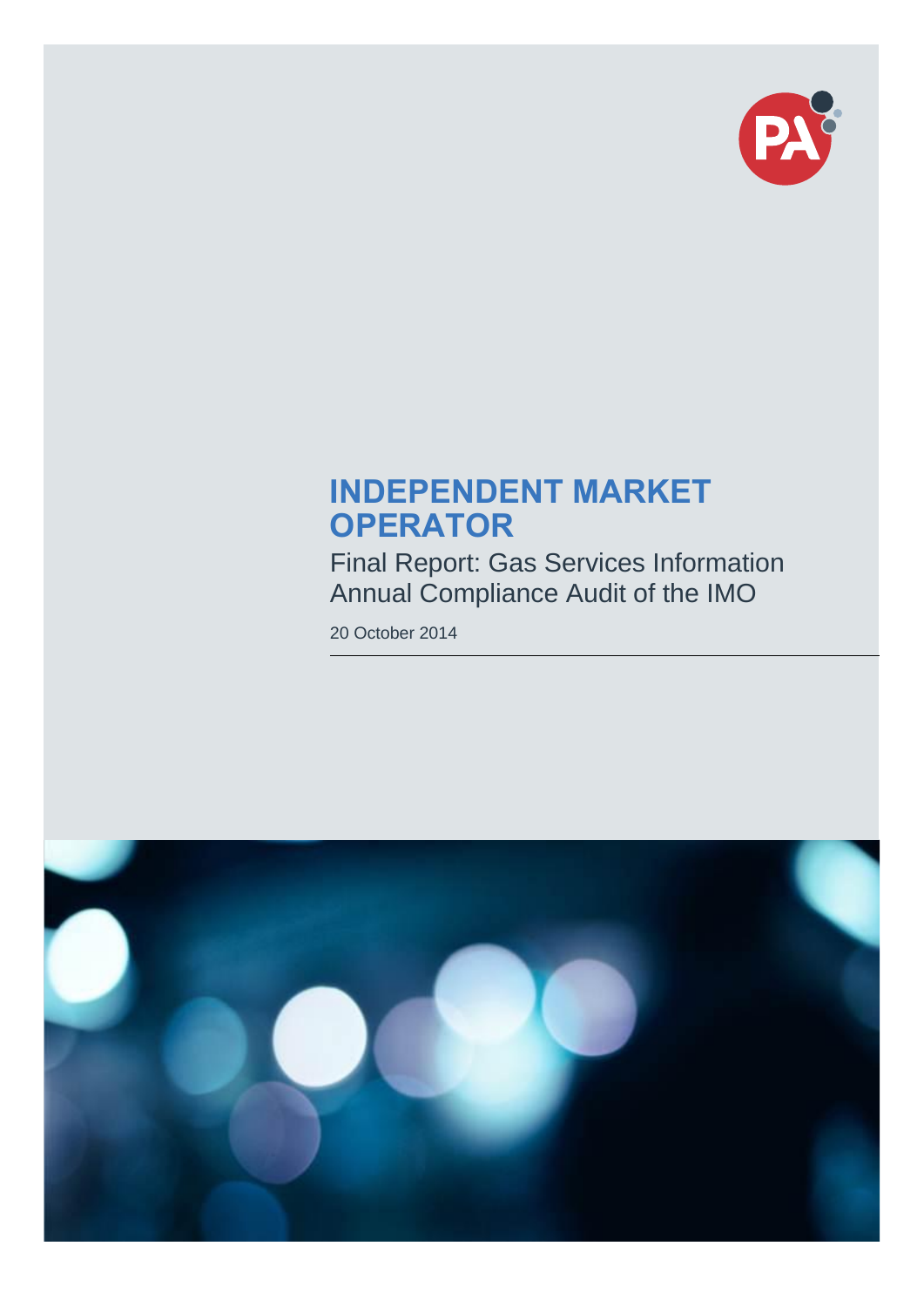#### **PA Regional Office:**

PA Consulting Group Level 13, 142 Lambton Quay PO Box 1659 Wellington 6011 New Zealand Tel: +64 4 499 9053 **www.paconsulting.com**

#### **Prepared by:** Alastair Duffy, Sue Paul **Version no:** Final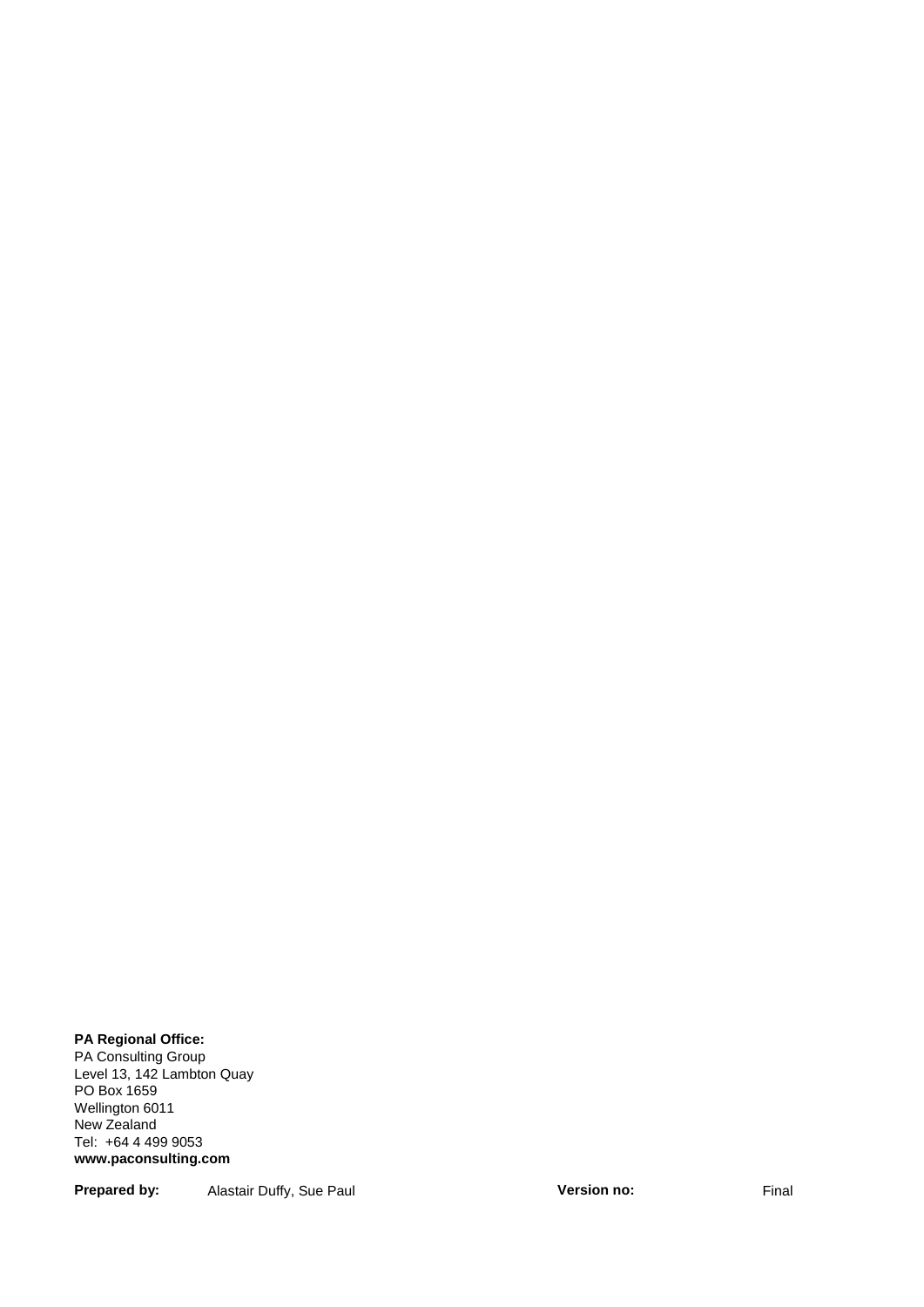# <span id="page-2-0"></span>**EXECUTIVE SUMMARY**

This report sets out the results of the market audit by PA Consulting Group in carrying out its assessment of the compliance of the IMO's internal procedures and business processes with the Gas Services Information (GSI) Rules, and the IMO's compliance with the GSI Rules and GSI Procedures.

This market audit has been carried out under GSI Rule 174(2):

*The IMO must ensure that the audit covers such matters as the IMO considers appropriate, which must include:*

*(a) the compliance of the IMO's internal procedures and business processes with the Rules;*

*(b) the IMO's compliance with the Rules and Procedures; and*

*(c) the IMO's software systems for the GBB and the calculation of GSI Fees and processes for software management.*

This is the first annual compliance audit of the IMO in regard to the GSI systems and processes; it is a comprehensive audit that covers the first year of operations, from 1 August 2013 to 31 July 2014.

## <span id="page-2-1"></span>Summary of non-compliance incidents

No material incidents of non-compliance were found to have occurred during the Audit Period. There were a small number of non-material breaches, as listed in the table below and described in the body of this report.

| <b>Type</b>                                              | <b>Clause</b>   | <i><b>Issue</b></i>                                                 | <b>Comments</b>                                                                                                                                                                                                                                             |
|----------------------------------------------------------|-----------------|---------------------------------------------------------------------|-------------------------------------------------------------------------------------------------------------------------------------------------------------------------------------------------------------------------------------------------------------|
| GSI Rules: Part 2.<br>Division 1                         | $28(1)(c)$ &(d) | Failure to update the GSI<br>Register and publish<br>notices        | • Multiple incidents<br>• Consequential breaches of $51(1)8(4)$<br>• The GSI Register is informational; the<br>records in the GBB and the GSI Fees Tool<br>are more critical                                                                                |
| <b>GSI Procedure:</b><br>Operation of the<br>GBB and EMF | 4.3.5           | Early publication of reports<br>on the GBB                          | • Self-reported<br>• Consequential breach of 154(3)                                                                                                                                                                                                         |
| GSI Rules: Part 6                                        | 103(1)          | Late publication of Gas<br><b>Statement of Opportunities</b>        | • Self-reported                                                                                                                                                                                                                                             |
| GSI Rules: Part 8.<br>Division 7                         | 143             | Failure to notify Minister of<br>changes to Protected<br>Provisions | • Occurred on two occasions<br>• On both occasions, the changes were fully<br>described in the RCP sent to the Minister;<br>the omission was in the list of affected<br>Protected Provisions in the covering letter<br>• The changes were not controversial |

<span id="page-2-2"></span>

| Table 1 | Incidents of non-compliance by the IMO |  |  |
|---------|----------------------------------------|--|--|
|         |                                        |  |  |

The IMO has either identified or implemented actions in respect of each of these incidents that reduce the risk of a similar non-compliance occurring in the future.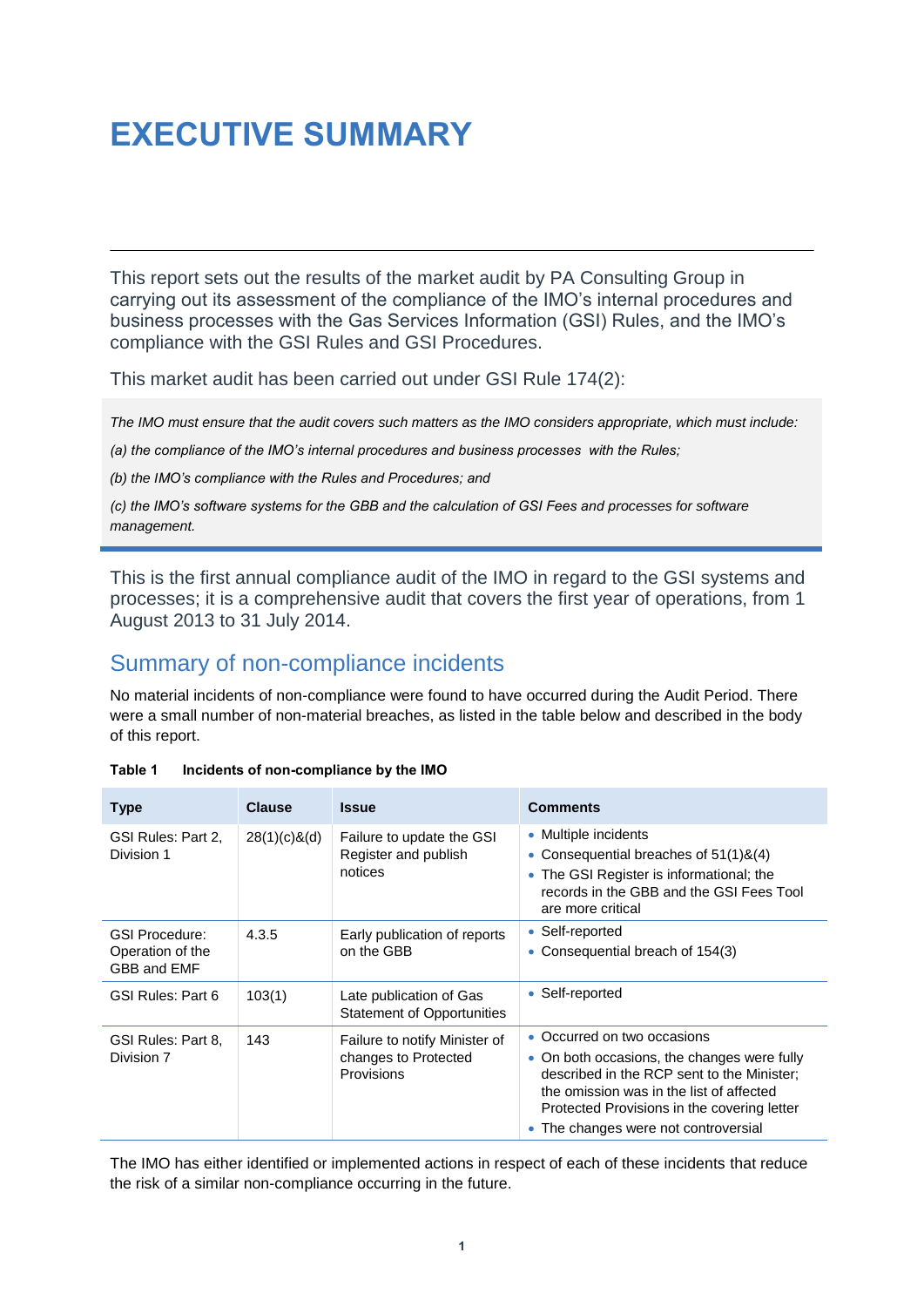## <span id="page-3-0"></span>General comments

During the audit, PA has reviewed both the IMO's compliance with the GSI Rules and GSI Procedures and the adequacy of controls used to manage compliance. We note that the IMO has good controls in place to manage non-compliance risk (as evidenced by the small number of non-material breaches uncovered as part of this audit). Particularly, the IMO has integrated many of the GSI responsibilities into its existing Wholesale Electricity Market (WEM) systems, processes and controls. This has reduced the risk of incidents of non-compliance compared to what the risk might have been if new processes had been created.

## <span id="page-3-1"></span>Opinion on the compliance of the IMO's Procedures with the GSI Rules

It is our opinion that the IMO's GSI Procedures and Internal Procedures comply with the GSI Rules in all material respects. There are a small number of non-material omissions which we have brought to the attention of the IMO.

## <span id="page-3-2"></span>Opinion on the IMO's compliance with the GSI Rules and GSI **Procedures**

We have not observed anything that causes us to believe that the IMO has not been compliant with the GSI Rules and GSI Procedures in all material respects.

We have observed a small number of incidents involving non-material non-compliance by the IMO; these are described in the body of this report.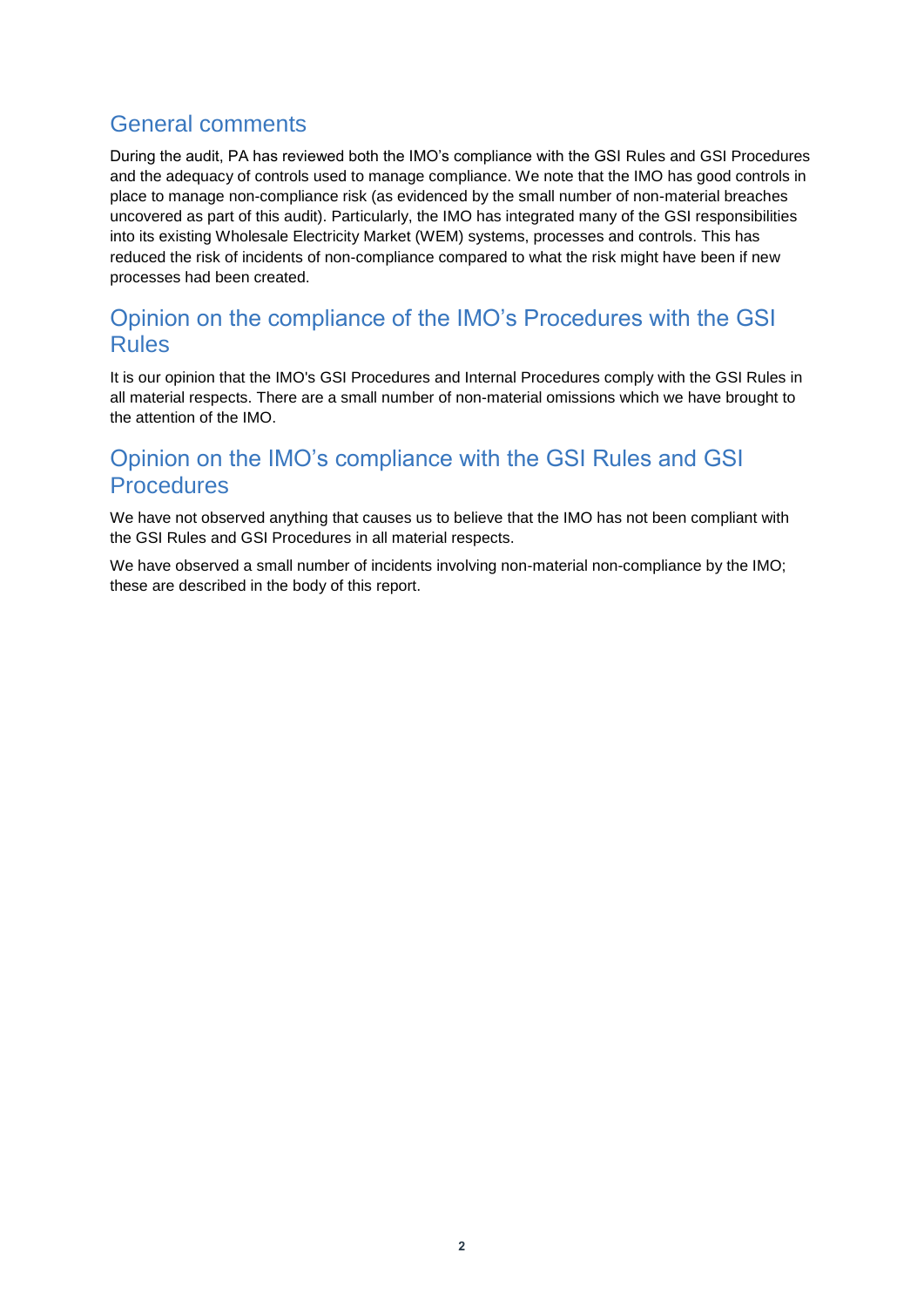# **CONTENTS**

|                | <b>EXECUTIVE SUMMARY</b>                                              | 1              |
|----------------|-----------------------------------------------------------------------|----------------|
|                | Summary of non-compliance incidents                                   | 1              |
|                | General comments                                                      | $\overline{2}$ |
|                | Opinion on the compliance of the IMO's Procedures with the GSI Rules  | $\overline{2}$ |
|                | Opinion on the IMO's compliance with the GSI Rules and GSI Procedures | $\overline{2}$ |
| 1              | <b>INTRODUCTION</b>                                                   | 6              |
| 1.1            | Scope of the compliance audit                                         | 6              |
| 1.2            | Audit period                                                          | 6              |
| 1.3            | Market audit process                                                  | 6              |
| 1.4            | <b>GSI Rules and Procedures</b>                                       | $\overline{7}$ |
| 1.5            | The IMO's Internal Procedures                                         | 8              |
| 1.6            | Structure of this report                                              | $\,8\,$        |
| 1.7            | Acknowledgements                                                      | 9              |
| $\mathbf{2}$   | <b>PART 1: INTRODUCTORY AND ADMINISTRATIVE MATTERS</b>                | 10             |
| 2.1            | Compliance of Procedures with Part 1 of the GSI Rules                 | 10             |
| 2.2            | Compliance with Part 1 of the GSI Rules                               | 11             |
| 3              | <b>PART 2: REGISTRATION</b>                                           | 12             |
| 3.1            | Compliance of Procedures with Part 2 of the GSI Rules                 | 12             |
| 3.2            | Compliance with Part 2 of the GSI Rules                               | 12             |
| 4              | <b>PART 3: PROVISION OF INFORMATION FOR GBB</b>                       | 14             |
| 4.1            | Compliance of Procedures with Part 3 of the GSI Rules                 | 14             |
| 4.2            | Compliance with Part 3 of the GSI Rules                               | 14             |
| 5              | <b>PART 4: THE GAS BULLETIN BOARD</b>                                 | 15             |
| 5.1            | Compliance of Procedures with Part 4 of the GSI Rules                 | 15             |
| 5.2            | Compliance with Part 4 of the GSI Rules                               | 15             |
| $6\phantom{a}$ | <b>PART 5: THE EMERGENCY MANAGEMENT FACILITY</b>                      | 16             |
| 6.1            | Compliance of Procedures with Part 5 of the GSI Rules                 | 16             |
| 6.2            | Compliance with Part 5 of the GSI Rules                               | 16             |
| $\mathbf{7}$   | <b>PART 6: THE GAS STATEMEMT OF OPPORTUNITIES</b>                     | 17             |
| 7.1            | Compliance of Procedures with Part 6 of the GSI Rules                 | 17             |
| 7.2            | Compliance with Part 6 of the GSI Rules                               | 17             |
| 8              | <b>PART 7: BUDGET AND FEES</b>                                        | 19             |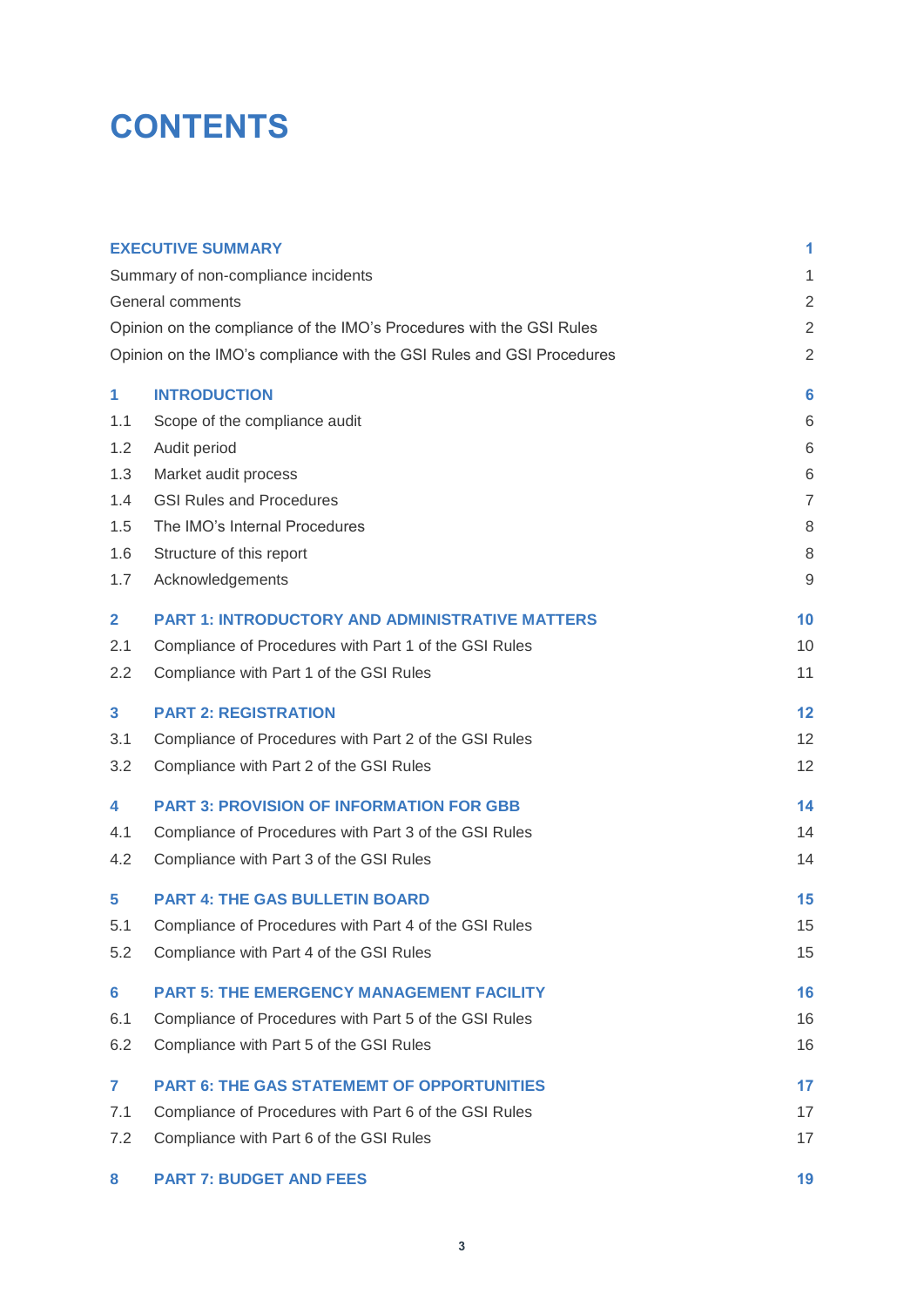| Compliance of Procedures with Part 7 of the GSI Rules     | 19 |
|-----------------------------------------------------------|----|
| Compliance with Part 7 of the GSI Rules                   | 19 |
| <b>PART 8: RULE CHANGES</b>                               | 20 |
| Compliance of Procedures with Part 8 of the GSI Rules     | 20 |
| Compliance with Part 8 of the GSI Rules                   | 21 |
| <b>PART 9: GSI PROCEDURES</b>                             | 22 |
| Compliance of Procedures with Part 9 of the GSI Rules     | 22 |
| 10.2<br>Compliance with Part 9 of the GSI Rules           | 22 |
| <b>PART 10: COMPLIANCE AND ENFORCEMENT</b>                | 24 |
| Compliance of Procedures with Part 10 of the GSI Rules    | 24 |
| 11.2<br>Compliance with Part 10 of the GSI Rules          | 24 |
| <b>SCHEDULE 3: TRANSITIONAL RULES</b>                     | 25 |
| Compliance of Procedures with Schedule 3 of the GSI Rules | 25 |
| Compliance with Schedule 3 of the GSI Rules<br>12.2       | 25 |
| <b>GSI SYSTEMS AND SOFTWARE</b>                           | 26 |
| Introduction                                              | 26 |
| 13.2 Software certification                               | 26 |
| 13.3 Software management                                  | 28 |
|                                                           |    |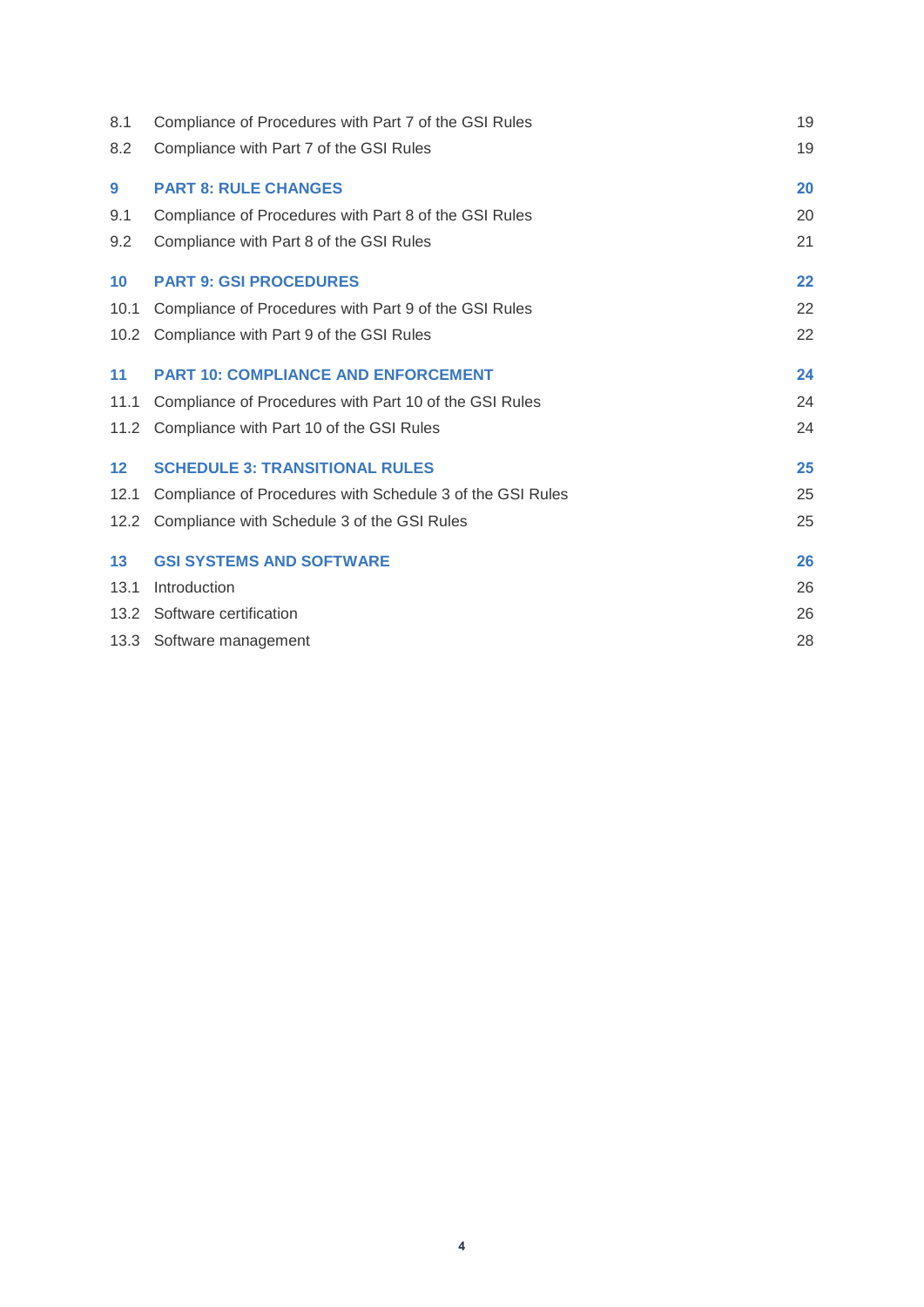# **LIST OF TABLES**

# TABLES

| Table 1 | Incidents of non-compliance by the IMO  |    |
|---------|-----------------------------------------|----|
| Table 2 | List of GSI Procedures                  |    |
| Table 3 | List of GSI-related Internal Procedures | 8  |
| Table 4 | Changes to GBB systems                  | 27 |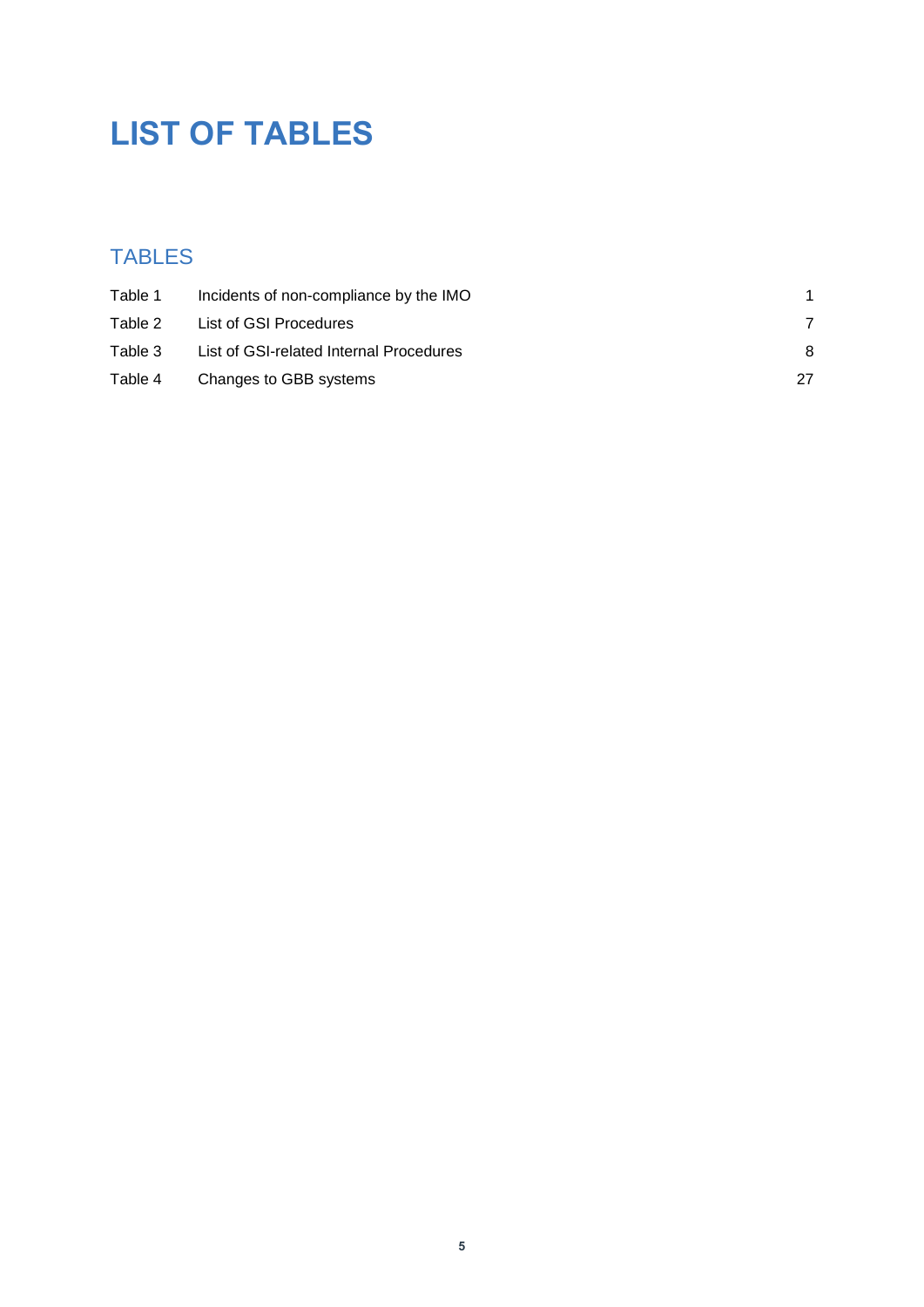# <span id="page-7-0"></span>**1 INTRODUCTION**

This document sets out the results of the market audit conducted by PA Consulting Group (PA) of the compliance of the IMO's internal procedures and business processes with the GSI Rules, and the IMO's compliance with the GSI Rules and GSI Procedures.

## <span id="page-7-1"></span>1.1 Scope of the compliance audit

This compliance audit has been carried out under GSI Rule 174(2) which is set out below:

*The IMO must ensure that the audit covers such matters as the IMO considers appropriate, which must include:*

*(a) the compliance of the IMO's internal procedures and business processes with the Rules;*

*(b) the IMO's compliance with the Rules and Procedures; and*

*(c) the IMO's software systems for the GBB and the calculation of GSI Fees and processes for software management.*

Since this is the first annual GSI compliance audit, it is comprehensive in nature<sup>1</sup>.

This report presents the results of the compliance audit.

## <span id="page-7-2"></span>1.2 Audit period

The period covered by the audit is 1 August 2013 to 31 July 2014.

## <span id="page-7-3"></span>1.3 Market audit process

This is the first compliance audit of the IMO's obligations under the GSI Rules. It covers the first year of operation of the Gas Bulletin Board (GBB), the Emergency Management Facility (EMF), the Gas Statement of Opportunities (GSOO), and related systems and processes.

### **1.3.1 Approach**

l

In conducting the compliance audit, PA has:

- 1. Reviewed, and gained sufficient understanding of, the GSI Rules and GSI Procedures;
- 2. Identified obligations placed on the IMO by the GSI Rules and GSI Procedures;
- 3. Mapped those obligations identified in step 2 to the applicable GSI Procedures and the IMO's Internal Procedures (as applicable);
- 4. Reviewed the GSI Procedures for compliance with the GSI Rules;
- 5. Reviewed the IMO's Internal Procedures for compliance with the GSI Rules and GSI Procedures;
- 6. Sought evidence that the IMO is following those procedures so as to comply with the GSI Rules;
- 7. Had discussions with IMO managers and staff to clarify issues identified; and
- 8. Prepared this report setting out our findings.

 $1$  Compared to an incremental audit, which would focus on known risk areas and changes that occurred during the audit period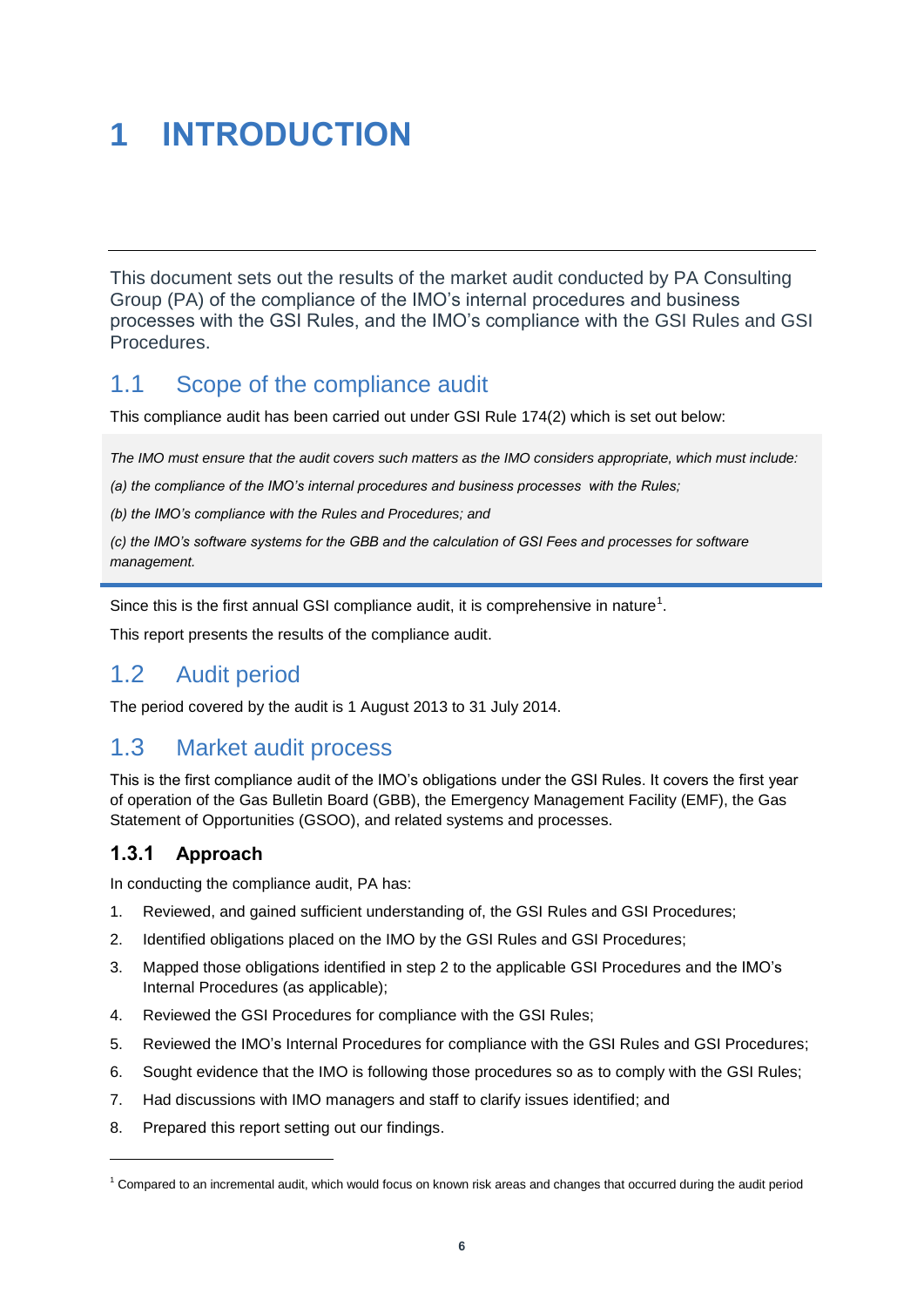## <span id="page-8-2"></span>**1.3.2 Auditing standard and level of assurance**

Our process was designed to provide limited assurance as defined by International Standard on Assurance Engagements ISAE 3000 "Assurance engagements other than audits or reviews of historical financial information" issued by the International Auditing and Assurance Standards Board.

We note that there are limitations to any external audit. Audits are not an absolute guarantee of the truth or reliability of agency information or the effectiveness of internal controls. They may not identify all matters of significance. This is because external audit techniques involve:

- Professional judgement as to "good industry and market operational practice";
- The use of sample testing;
- An assessment of the effectiveness of internal control structures; and
- **An assessment of risk.**

A compliance audit does not guarantee every procedure and action carried out by the IMO in the operation of the gas services, nor does it examine all evidence and every transaction. However, our audit methodology should identify errors or omissions significant enough to adversely affect the decisions of users of the audit report.

### **1.3.3 Materiality**

Where incidents of non-compliant procedures, actions or inactions are identified, they are classified as being either:

- Material, where it may affect decisions made by, or the financial position of, one or more gas market participants; or
- Non-material, where it does not strictly comply with the GSI Rules but either:
	- It does comply with the intention of the GSI Rules; or
	- It is not likely to affect decisions made by, or the financial position of, any gas market participant.

# <span id="page-8-0"></span>1.4 GSI Rules and Procedures

The point of reference for this compliance audit is the GSI Rules and GSI Procedures, which the IMO is obligated to comply with. These are publically available on the IMO's website.

### **1.4.1 The GSI Rules**

In conducting this compliance audit, the IMO's actions are measured against the GSI Rules that were in effect at the time. There was one rule change during the audit period and this did not have an impact on the IMO's obligations under the GSI Rules Therefore, in practice either the initial GSI Rules dated 29 June 2013, or the current GSI Rules that went into effect on 31 July 2014, serve as a suitable reference when reading this report.

### **1.4.2 GSI Procedures**

The GSI Rules empower the IMO to make GSI Procedures, at its discretion, on any of the matters listed in rule 155. There are two GSI Procedures that have been created by the IMO under the GSI Rules; these are listed in the table below.

<span id="page-8-1"></span>

|  | Table 2 |  | <b>List of GSI Procedures</b> |
|--|---------|--|-------------------------------|
|--|---------|--|-------------------------------|

| <b>GSI Procedure Title</b>                                                | <b>Version</b> | <b>Date</b>  |
|---------------------------------------------------------------------------|----------------|--------------|
| Registration, Deregistration, Exemptions and Transfer                     | v1             | 29 June 2013 |
| Operation of the Gas Bulletin Board and the Emergency Management Facility | V <sub>1</sub> | 29 June 2013 |

Both of these became effective on the same date as the GSI Rules and have not been changed since.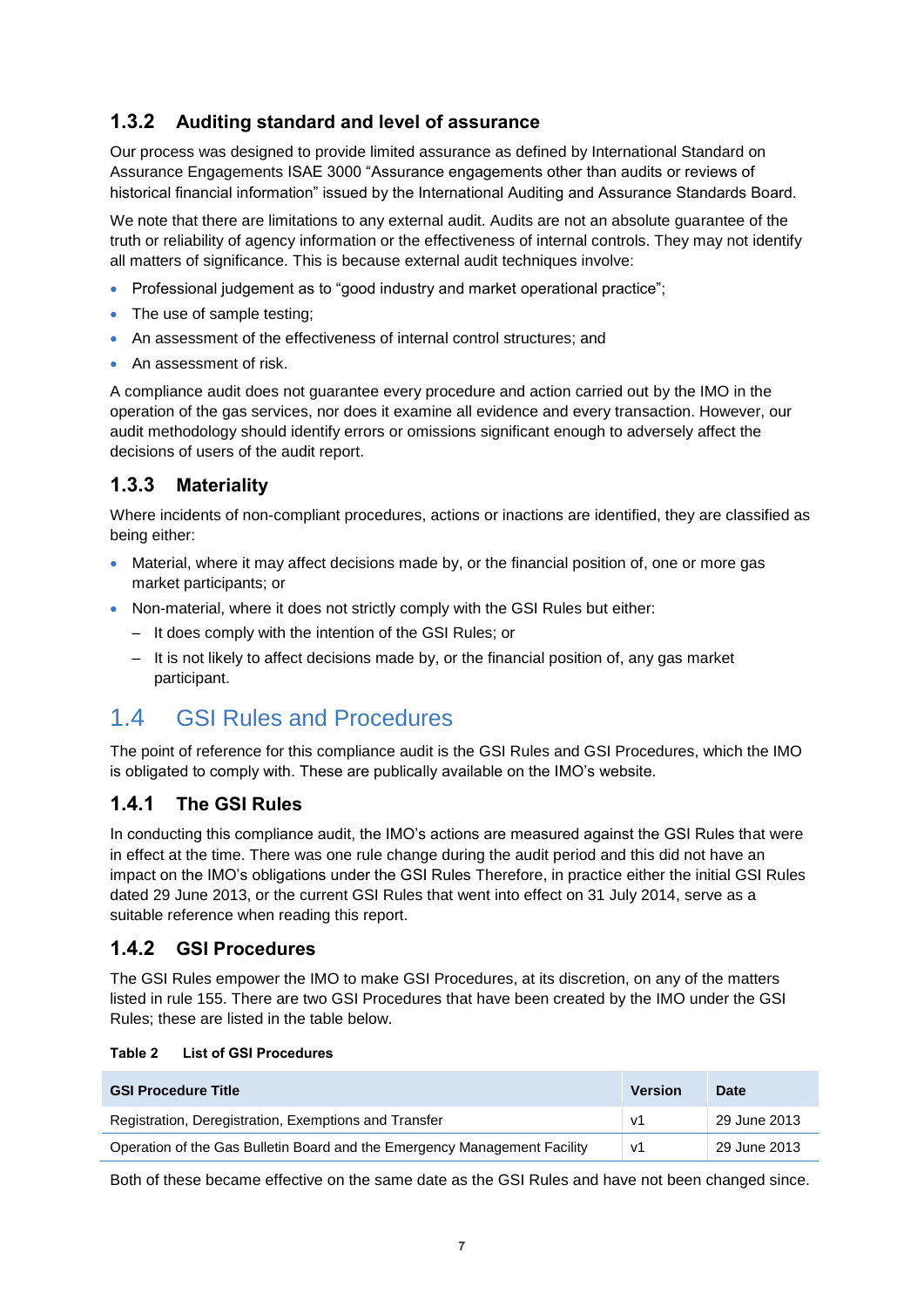# <span id="page-9-0"></span>1.5 The IMO's Internal Procedures

There is one Internal Procedure that has been written specifically for GSI matters; this covers the creation and publication of the Gas Statement of Opportunities (GSOO). In other areas, existing Internal Procedures have been expanded to cover GSI matters. The table below contains a complete list of the IMO's Internal Procedures that relate to GSI matters.

| ID    | <b>Title</b>                                     | <b>Date GSI included</b> | <b>Current</b><br><b>Version</b> | Date of current<br>version |
|-------|--------------------------------------------------|--------------------------|----------------------------------|----------------------------|
| 3.7.1 | Gas Statement of Opportunities (GSOO)            | 31 July 2014             | v1.0                             | 31 July 2014               |
| 1.1.1 | Internal Procedure Development                   | 11 June 2014             | v4.0                             | 11 June 2014               |
| 1.2   | Compliance Monitoring and Enforcement            | 30 July 2014             | v4.0                             | 30 July 2014               |
| 1.4   | <b>Market Audits</b>                             | 27 July 2014             | V <sub>5.0</sub>                 | 27 July 2014               |
| 1.8   | Six-Monthly Compliance Reports                   | 22 July 2014             | V <sub>2.0</sub>                 | 22 July 2014               |
| 2.2.3 | <b>Daily Operations</b>                          | 19 June 2014             | v4.0                             | 19 June 2014               |
| 2.2.4 | <b>Operations Contingency</b>                    | 22 July 2014             | V4.0                             | 22 July 2014               |
| 4.1.3 | <b>Energy Price Limits Review</b>                | August 2014              | V4.0                             | August 2014                |
| 4.1.5 | <b>Market Development Reviews</b>                | 28 July 2014             | v1.0                             | 28 July 2014               |
| 4.2.1 | Rule Change Process                              | August 2013              | v6.0                             | <b>July 2014</b>           |
| 4.2.2 | <b>Procedure Change Process</b>                  | August 2013              | V7.0                             | <b>July 2014</b>           |
| 4.3.1 | Annual Review of Committee Composition           | 1 August 2013            | V7.0                             | 28 July 2014               |
| 4.3.2 | <b>Committees and Working Groups Secretariat</b> | <b>July 2013</b>         | v4.0                             | 28 July 2014               |
| 4.4.1 | Handling of Confidential Information             | 1 August 2013            | v2.0                             | 1 August 2013              |
| 4.4.3 | Publish to Web                                   | 1 August 2013            | v8.0                             | 28 July 2014               |
| 5.2   | Determination of IMO Budget                      | 20 May 2014              | v2.0                             | 20 May 2014                |
| 5.3   | Fees                                             | 18 March 2014            | v2.0                             | 18 March 2014              |

<span id="page-9-2"></span>

| Table 3 | <b>List of GSI-related Internal Procedures</b> |  |
|---------|------------------------------------------------|--|
|         |                                                |  |

These were reviewed in relation to the IMO's obligations under the GSI Rules and GSI Procedures.

## <span id="page-9-1"></span>1.6 Structure of this report

The remainder of this report is structured as follows:

- Chapters 2 through 12 cover the IMO's compliance with each of the ten Parts of the GSI Rules, and Schedule 3.
- Chapter 13 covers the compliance of the GSI systems and the IMO's software management processes.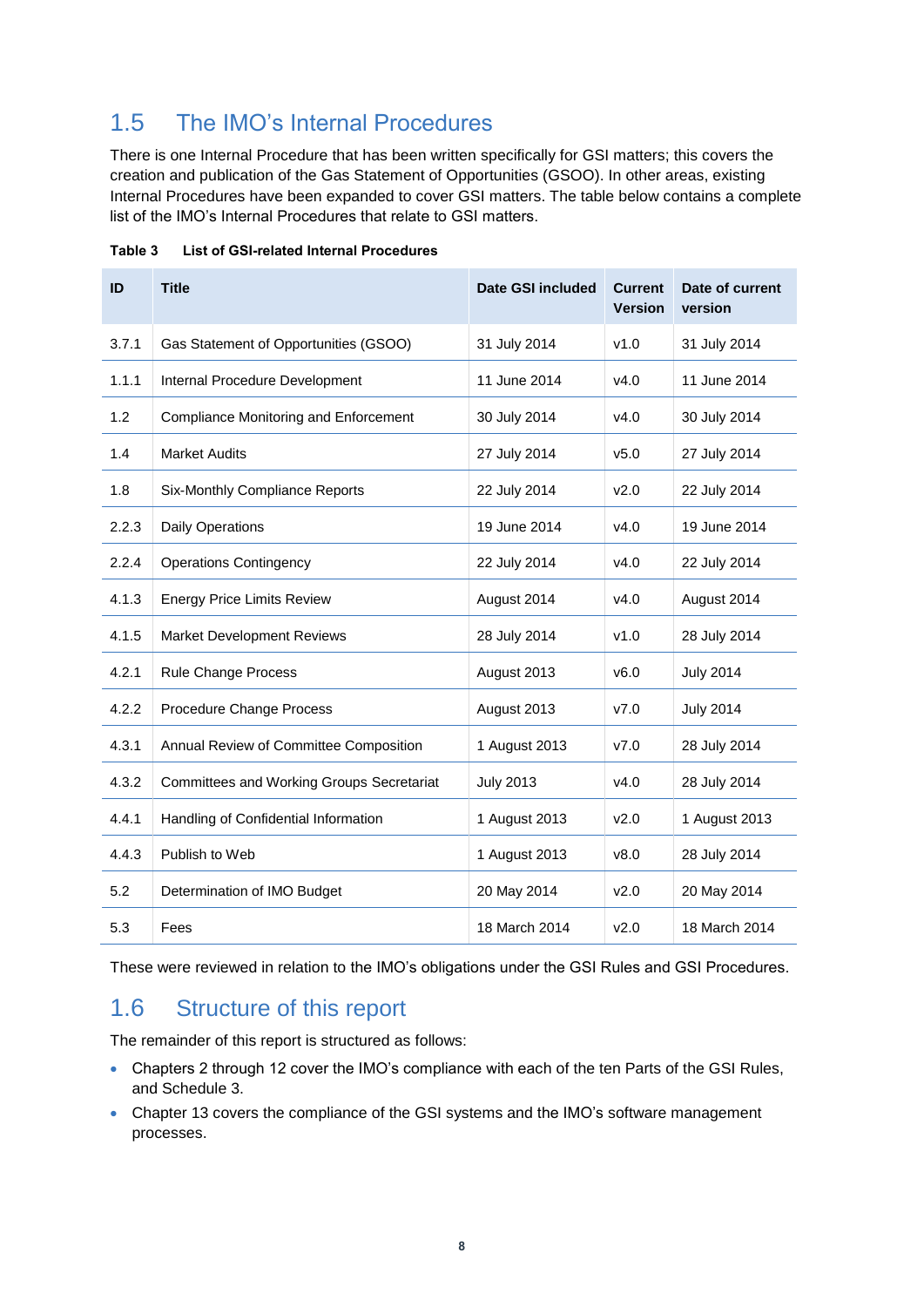# <span id="page-10-0"></span>1.7 Acknowledgements

PA would like to thank the managers and staff of the IMO who willingly provided information and shared in discussions with us while we carried out this annual compliance audit.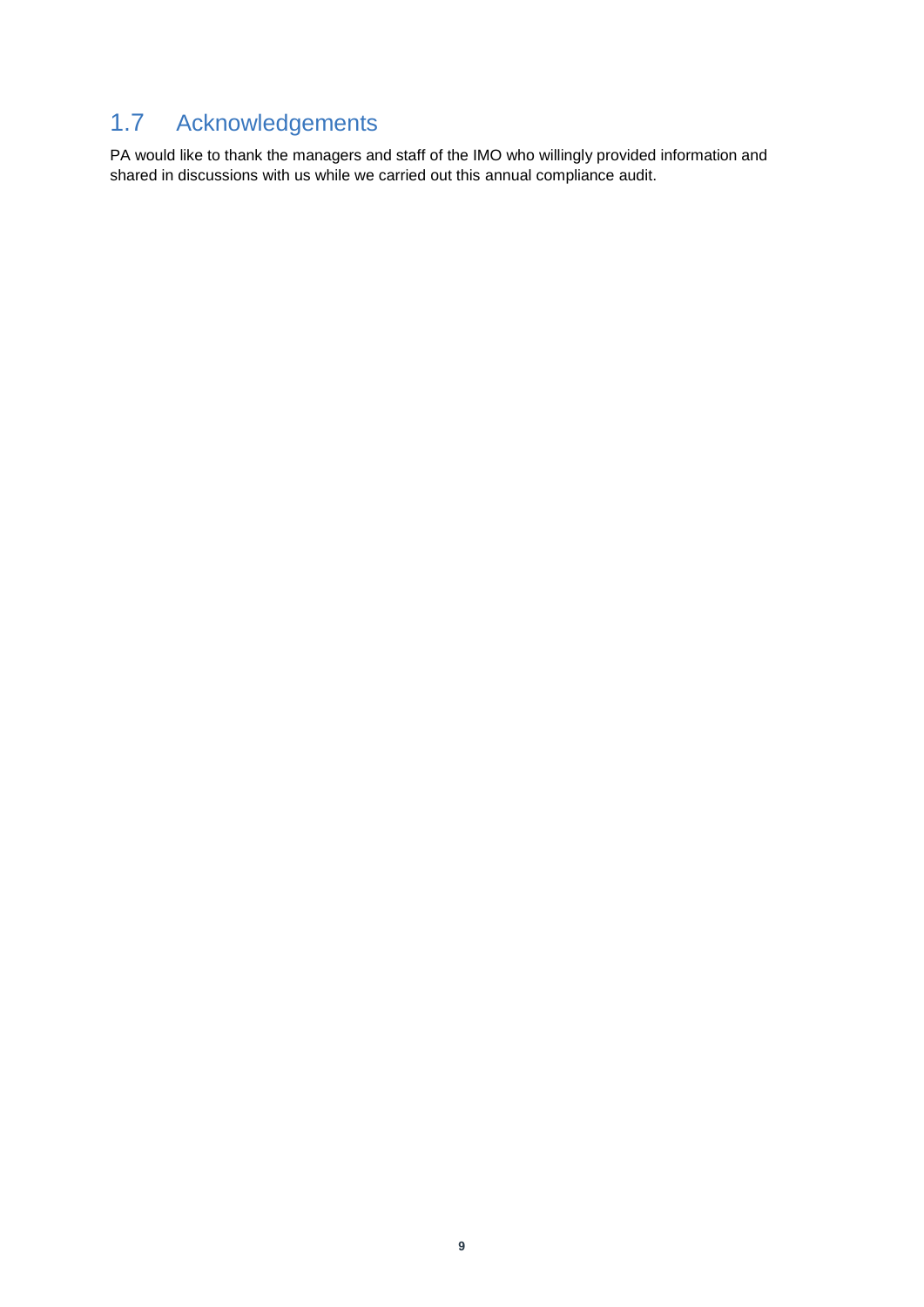# <span id="page-11-0"></span>**2 PART 1: INTRODUCTORY AND ADMINISTRATIVE MATTERS**

Part 1 of the GSI Rules sets out the Introduction to the GSI Rules and covers areas such as the objectives of the market, conventions and transitional arrangements.

## <span id="page-11-1"></span>2.1 Compliance of Procedures with Part 1 of the GSI Rules

#### **2.1.1 Rule changes**

There have been no amendments to Part 1 of the GSI Rules during the Audit Period.

### **2.1.2 GSI Procedures**

The IMO's obligations under Part 1 of the GSI Rules tend to be of a generalised, introductory nature and hence don't require direct coverage in a GSI Procedure. There are a few subrules in Division 8: "GBB Systems" that are relevant to the GSI Procedure: "Operation of the Gas Bulletin Board and the Emergency Management Facility".

#### **Updates to GSI Procedures**

During the Audit Period, there have been no updates to GSI Procedures that relate to the IMO's obligations under Part 1 of the GSI Rules.

#### **Compliance of the GSI Procedures with Part 1 of the GSI Rules**

It is our opinion that the GSI Procedures comply with Part 1 of the GSI Rules in all material respects.

### **2.1.3 Internal Procedures**

There are three Internal Procedures that relate to the IMO's obligations under Part 1 of the GSI Rules:

| ID    | Title                                            | <b>GSI Rules</b> | <b>Topics</b>                         |
|-------|--------------------------------------------------|------------------|---------------------------------------|
| 1.4   | Market Audits                                    | 18(1), 19        | Software management and certification |
| 4.3.1 | Annual Review of Committee Composition           | $13(1-4)$        | Gas Advisory Board (GAB) members      |
| 4.3.2 | <b>Committees and Working Groups Secretariat</b> | 13(6), 15        | GAB secretariat responsibilities      |

#### **Updates to Internal Procedures**

During the Audit Period, there have been three updates to Internal Procedures that relate to the IMO's obligations under Part 1 of the GSI Rules.

| ID    | Title                                            | <b>Updated</b>   | <b>Comments</b>      |
|-------|--------------------------------------------------|------------------|----------------------|
| 1.4   | <b>Market Audits</b>                             | 27 July 2014     | GSI references added |
| 4.3.1 | Annual Review of Committee Composition           | <b>July 2014</b> | Minor changes        |
| 4.3.2 | <b>Committees and Working Groups Secretariat</b> | <b>July 2014</b> | Minor changes        |

In each case we have reviewed the updated version.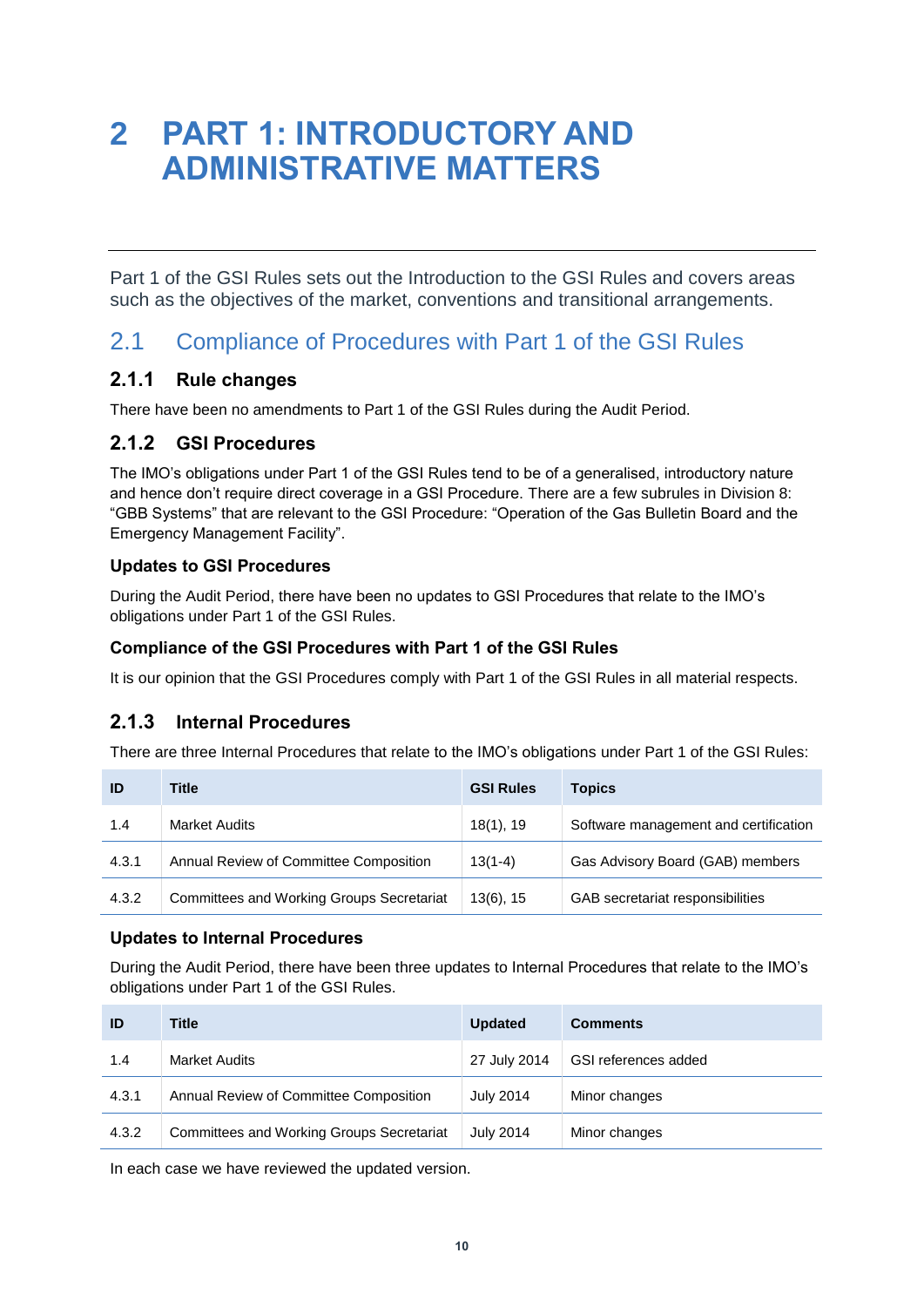#### **Compliance of the IMO's Internal Procedures with Part 1 of the GSI Rules**

It is our opinion that the IMO's Internal Procedures comply with Part1 of the GSI Rules in all material respects.

## <span id="page-12-0"></span>2.2 Compliance with Part 1 of the GSI Rules

### **2.2.1 Incidents**

We are not aware of any incidents of non-compliance by the IMO associated with Part 1 of the GSI Rules.

## **2.2.2 Opinion**

We have not observed anything that causes us to believe that the IMO has not complied with its obligations under Part 1 of the GSI Rules.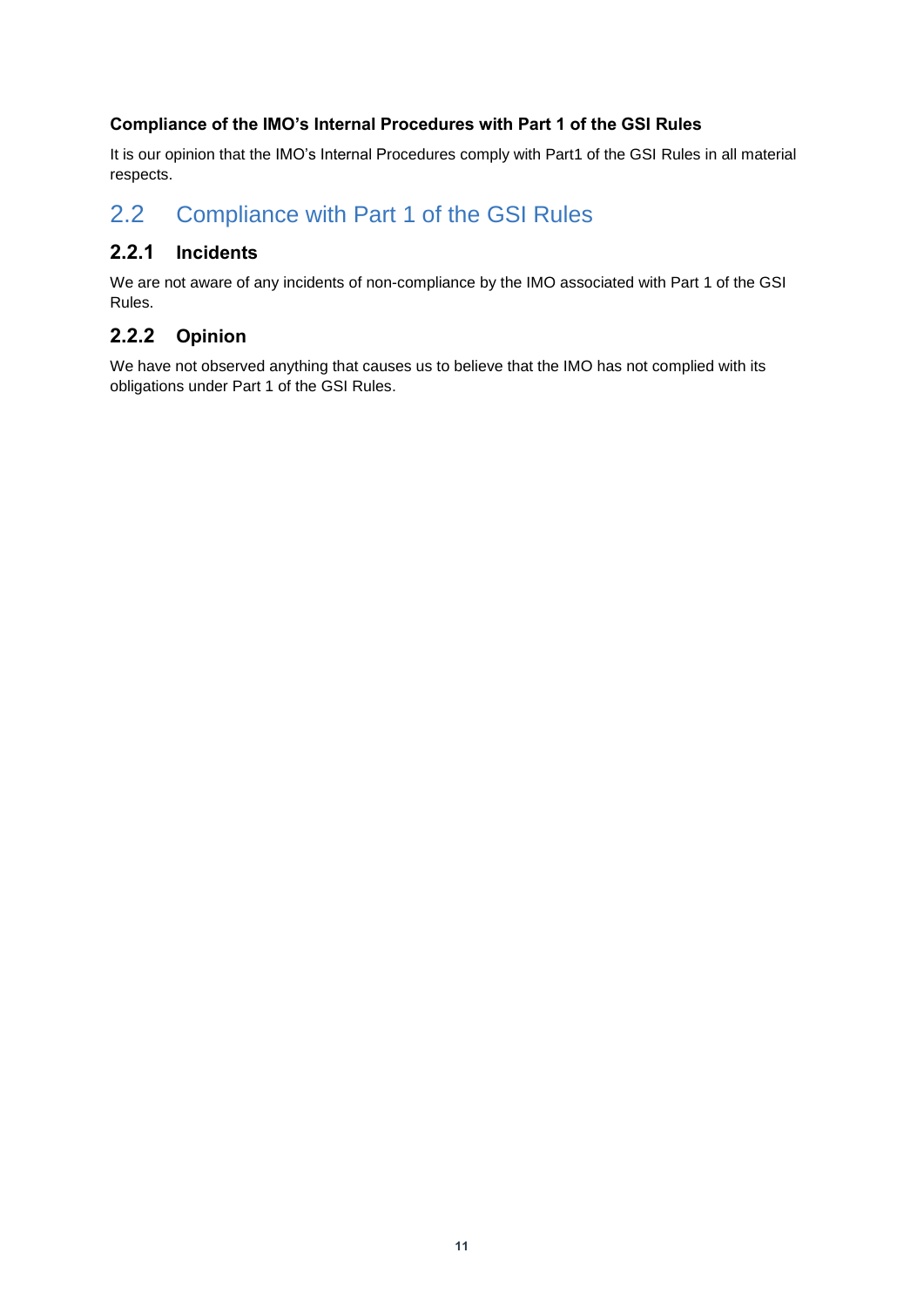# <span id="page-13-0"></span>**3 PART 2: REGISTRATION**

Part 2 of the GSI Rules covers the registration of participants and facilities, including registration, deregistration, transfers, and exemptions.

## <span id="page-13-1"></span>3.1 Compliance of Procedures with Part 2 of the GSI Rules

#### **3.1.1 Rule changes**

There have been no amendments to Part 2 of the GSI Rules during the Audit Period.

#### **3.1.2 GSI Procedures**

The GSI Procedure: "Registration, Deregistration, Exemptions and Transfer" covers the IMO's obligations under Part 2 of the GSI Rules.

#### **Updates to GSI Procedures**

During the Audit Period, there have been no updates to GSI Procedures that relate to the IMO's obligations under Part 2 of the GSI Rules.

#### **Compliance of the GSI Procedures with Part 2 of the GSI Rules**

It is our opinion that the GSI Procedures comply with Part 2 of the GSI Rules in all material respects.

#### **3.1.3 Internal Procedures**

There are no Internal Procedures relating to the IMO's obligations under Part 2 of the GSI Rules.

Controls exist in the form of Work Instructions and registration checklists.

# <span id="page-13-2"></span>3.2 Compliance with Part 2 of the GSI Rules

#### **3.2.1 Incidents**

We found one area where the IMO was non-compliant with its obligations under Part 2 of the GSI Rules. The provisions breached were parts (c) and (d) of subrule 28(1); it involved failure to update the public registration information on the GSI Website within the specified timeframe after accepting registration applications.

*28(1) If the IMO is satisfied that a Registration Application meets the relevant requirements for registration, the IMO must, by the relevant date:*

*(a) accept the application;*

*(b) notify the applicant that its application has been accepted, and specify:*

 *(i) the Gas Day on which each registration takes effect; and*

 *(ii) where the application relates to the registration of a Facility, details of any relevant Receipt Points, Delivery Points and Gate Stations;*

*(c) amend the GSI Register to record the registration of the Registered Participant or Registered Facility; and*

*(d) publish a notice of the change to the GSI Register on the GSI Website.*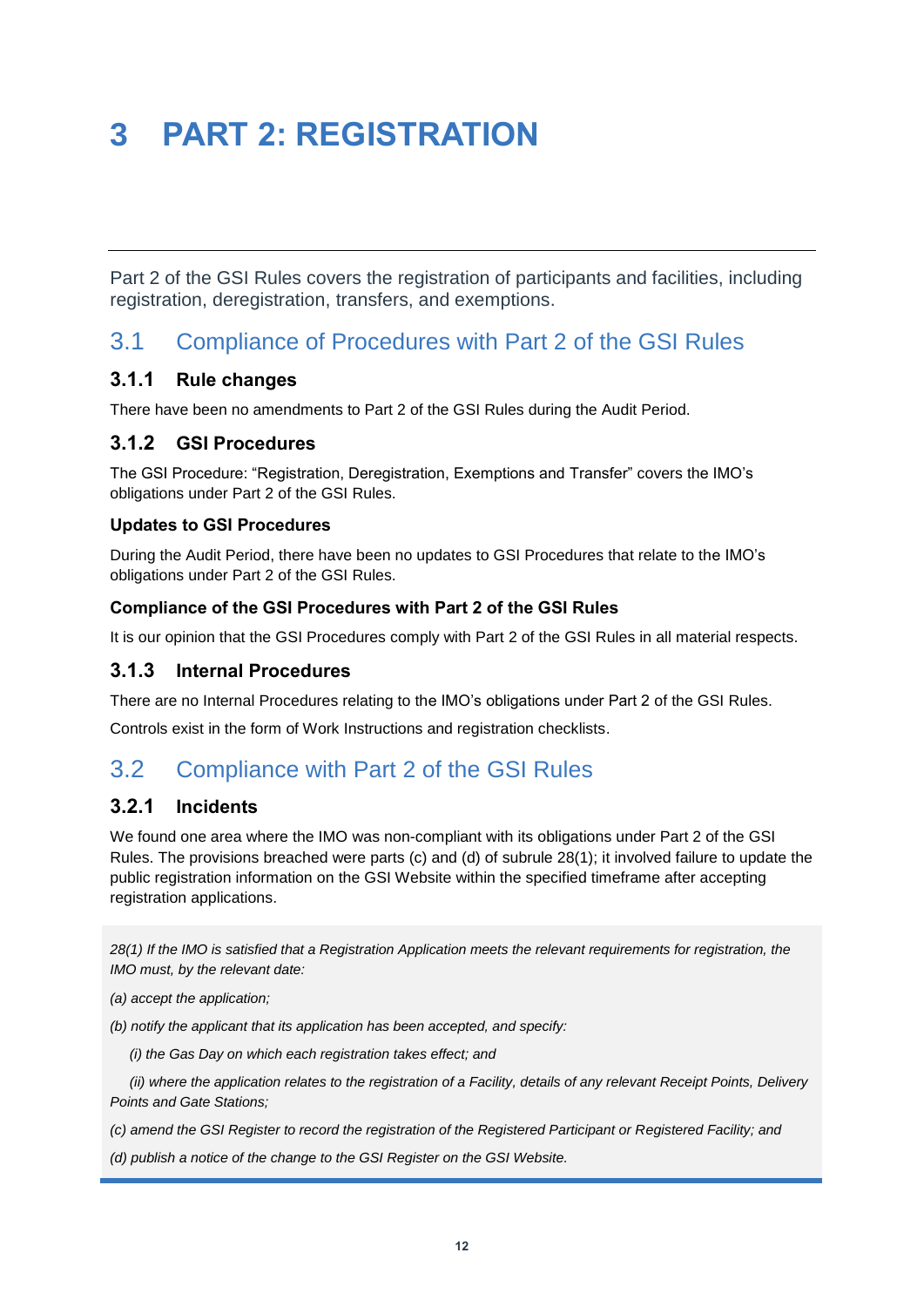The GSI Register is the public list of registered participants and facilities and is for informational purposes. The GBB and the GSI Fee Calculation Tool contain their own lists on which operations and invoicing are based, respectively.

We have noted multiple incidents where one or both of 28(1)(c) and (d) were not actioned following the processing of a registration application. Some of these have been noted by the IMO in the GSI Register notice that was posted to the GSI Website on 22<sup>nd</sup> August 2013.

Note also that some of these incidents resulted in a consequential breach of the more general obligations in rule 51, either:

- Subrule 51(1), which requires the IMO to keep the GSI Register up to date; or
- Subrule 51(4), which requires the IMO to issue a notice whenever it amends the GSI Register.

We have deemed these to be non-material breaches, as the impact is minor since we have not observed any corresponding omission from the GBB or the GSI Fee Calculation Tool, and as the GSI Register is for informational purposes.

Since these breaches occurred, the IMO has added items to the registration checklists in Confluence (an internal wiki) in order to reduce the risk of these obligations being breached in the future.

#### **3.2.2 Opinion**

With the exception of the breaches related to the GSI Register and associated notices, we have not observed anything that causes us to believe that the IMO has not complied with its obligations under Part 2 of the GSI Rules.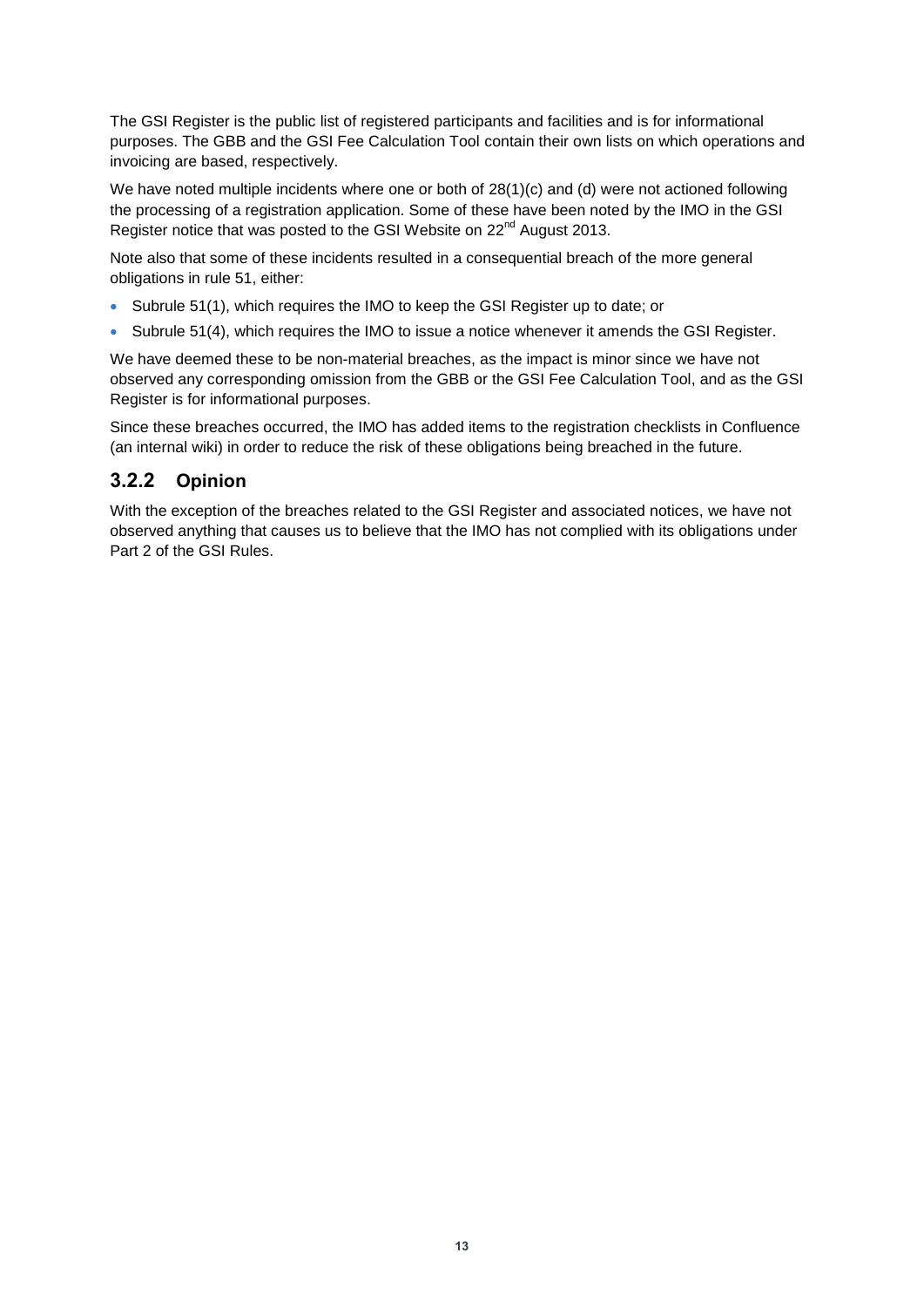# <span id="page-15-0"></span>**4 PART 3: PROVISION OF INFORMATION FOR GBB**

Part 3 of the GSI Rules deals with the GBB information requirements pertaining to Gas Market Participants and the various classes of Facilities.

# <span id="page-15-1"></span>4.1 Compliance of Procedures with Part 3 of the GSI Rules

#### **4.1.1 Rule changes**

GSI Amending Rules GRC\_2014\_02 amended subrules 56(1), 64(1) and 71(1) to clarify the deadline for Gas Market Participants to submit a Medium Term Capacity Outlook and make it consistent with the GSI Procedure: Operation of the Gas Bulletin Board and the Emergency Management Facility.

### **4.1.2 GSI Procedures**

The GSI Procedure: "Registration, Deregistration, Exemptions and Transfer" covers some of the IMO's obligations under Part 3 of the GSI Rules. Others are automated within the GBB systems.

#### **Updates to GSI Procedures**

During the Audit Period, there have been no updates to GSI Procedures that relate to the IMO's obligations under Part 3 of the GSI Rules.

#### **Relationship between rule changes and updates to GSI Procedures**

The rule change described above did not require any changes to GSI Procedures in respect of the IMO's obligations under Part 3 of the GSI Rules.

#### **Compliance of the GSI Procedures with Part 3 of the GSI Rules**

It is our opinion that the GSI Procedures comply with Part 3 of the GSI Rules in all material respects.

#### **4.1.3 Internal Procedures**

There are no Internal Procedures relating to the IMO's obligations under Part 3 of the GSI Rules.

# <span id="page-15-2"></span>4.2 Compliance with Part 3 of the GSI Rules

### **4.2.1 Incidents**

We are not aware of any incidents of non-compliance by the IMO associated with Part 3 of the GSI Rules.

### **4.2.2 Opinion**

We have not observed anything that causes us to believe that the IMO has not complied with its obligations under Part 3 of the GSI Rules.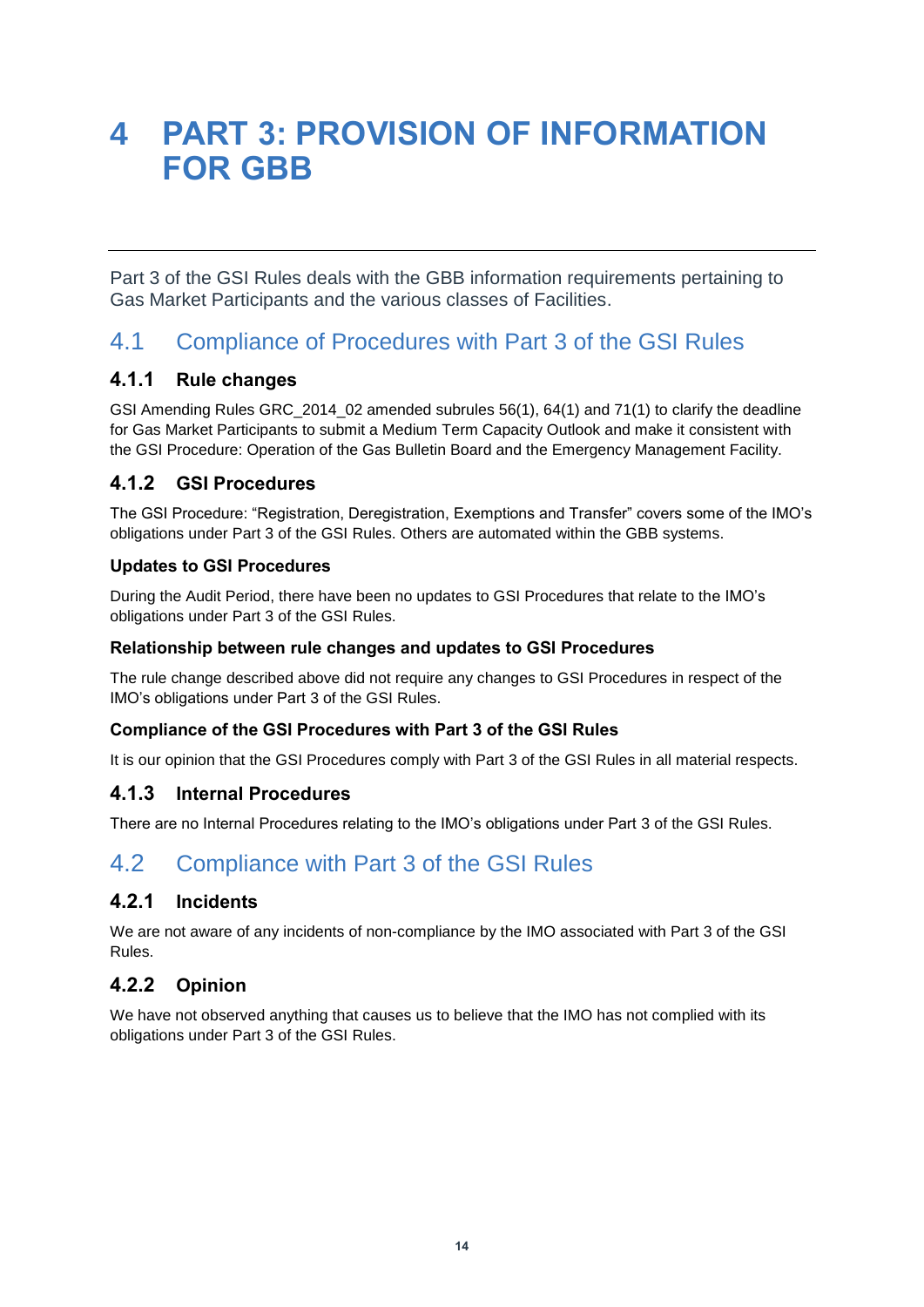# <span id="page-16-0"></span>**5 PART 4: THE GAS BULLETIN BOARD**

Part 4 of the GSI Rules describes the information that is required to be published on the Gas Bulletin Board.

# <span id="page-16-1"></span>5.1 Compliance of Procedures with Part 4 of the GSI Rules

#### **5.1.1 Rule changes**

There have been no amendments to Part 4 of the GSI Rules during the Audit Period.

#### **5.1.2 GSI Procedures**

The GSI Procedure: Operation of the Gas Bulletin Board and the Emergency Management Facility covers most of the IMO's obligations under Part 4 of the GSI Rules, many of which are automated in the GBB systems.

#### **Updates to GSI Procedures**

During the Audit Period, there have been no updates to GSI Procedures that relate to the IMO's obligations under Part 4 of the GSI Rules.

#### **Compliance of the GSI Procedures with Part 4 of the GSI Rules**

It is our opinion that the GSI Procedures comply with Part 4 of the GSI Rules in all material respects.

#### **5.1.3 Internal Procedures**

There are no Internal Procedures relating to the IMO's obligations under Part 4 of the GSI Rules.

## <span id="page-16-2"></span>5.2 Compliance with Part 4 of the GSI Rules

### **5.2.1 Incidents**

We are not aware of any incidents of non-compliance by the IMO associated with Part 4 of the GSI Rules.

We did note one GBB-related incident of the IMO's non-compliance with its obligations in the GSI Procedure involving early publication of reports on the GBB. This incident did not relate to any obligations under Part 4 of the GSI Rules, but it results in non-compliance with subrule 154(3) in Part 9, which is a general obligation to comply with GSI Procedures. See section [10.2.1](#page-23-3) for a description of this incident.

### **5.2.2 Opinion**

We have not observed anything that causes us to believe that the IMO has not complied with its obligations under Part 4 of the GSI Rules.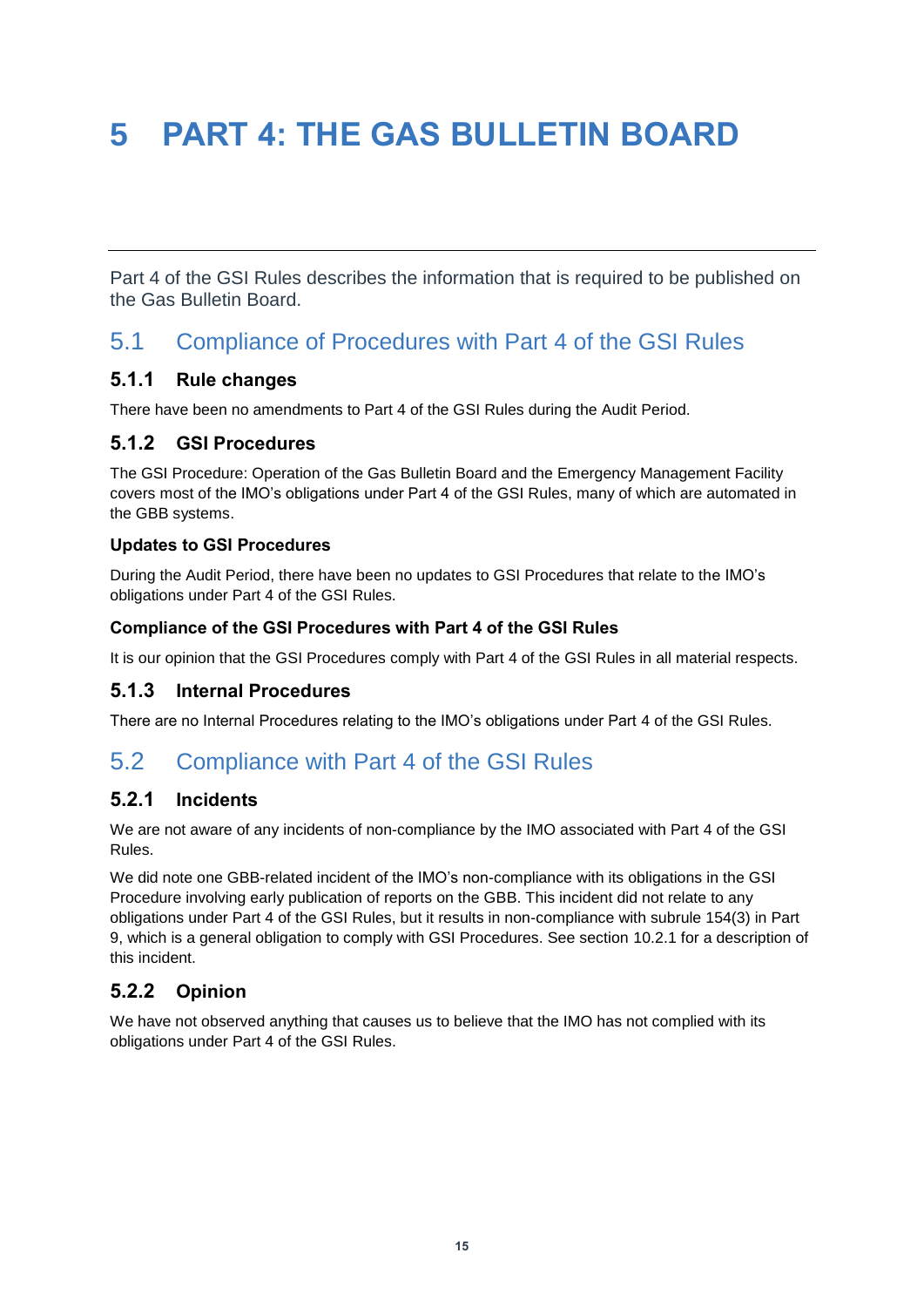# <span id="page-17-0"></span>**6 PART 5: THE EMERGENCY MANAGEMENT FACILITY**

Part 5 of the GSI Rules describes the operation of the Emergency Management Facility, the information that is to be published on the EMF, and the access requirements and limitations.

## <span id="page-17-1"></span>6.1 Compliance of Procedures with Part 5 of the GSI Rules

### **6.1.1 Rule changes**

There have been no amendments to Part 5 of the GSI Rules during the Audit Period.

### **6.1.2 GSI Procedures**

The GSI Procedure: Operation of the Gas Bulletin Board and the Emergency Management Facility covers most of the IMO's obligations under Part 5 of the GSI Rules.

#### **Updates to GSI Procedures**

During the Audit Period, there have been no updates to GSI Procedures that relate to the IMO's obligations under Part 5 of the GSI Rules.

#### **Compliance of the GSI Procedures with Part 5 of the GSI Rules**

It is our opinion that the GSI Procedures comply with Part 5 of the GSI Rules in all material respects.

### **6.1.3 Internal Procedures**

There are no Internal Procedures relating to the IMO's obligations under Part 5 of the GSI Rules.

Controls exist in Confluence (an internal wiki) in the form of Work Instructions and checklists.

## <span id="page-17-2"></span>6.2 Compliance with Part 5 of the GSI Rules

### **6.2.1 Incidents**

We are not aware of any incidents of non-compliance by the IMO associated with Part 5 of the GSI Rules.

## **6.2.2 Opinion**

We have not observed anything that causes us to believe that the IMO has not complied with its obligations under Part 5 of the GSI Rules.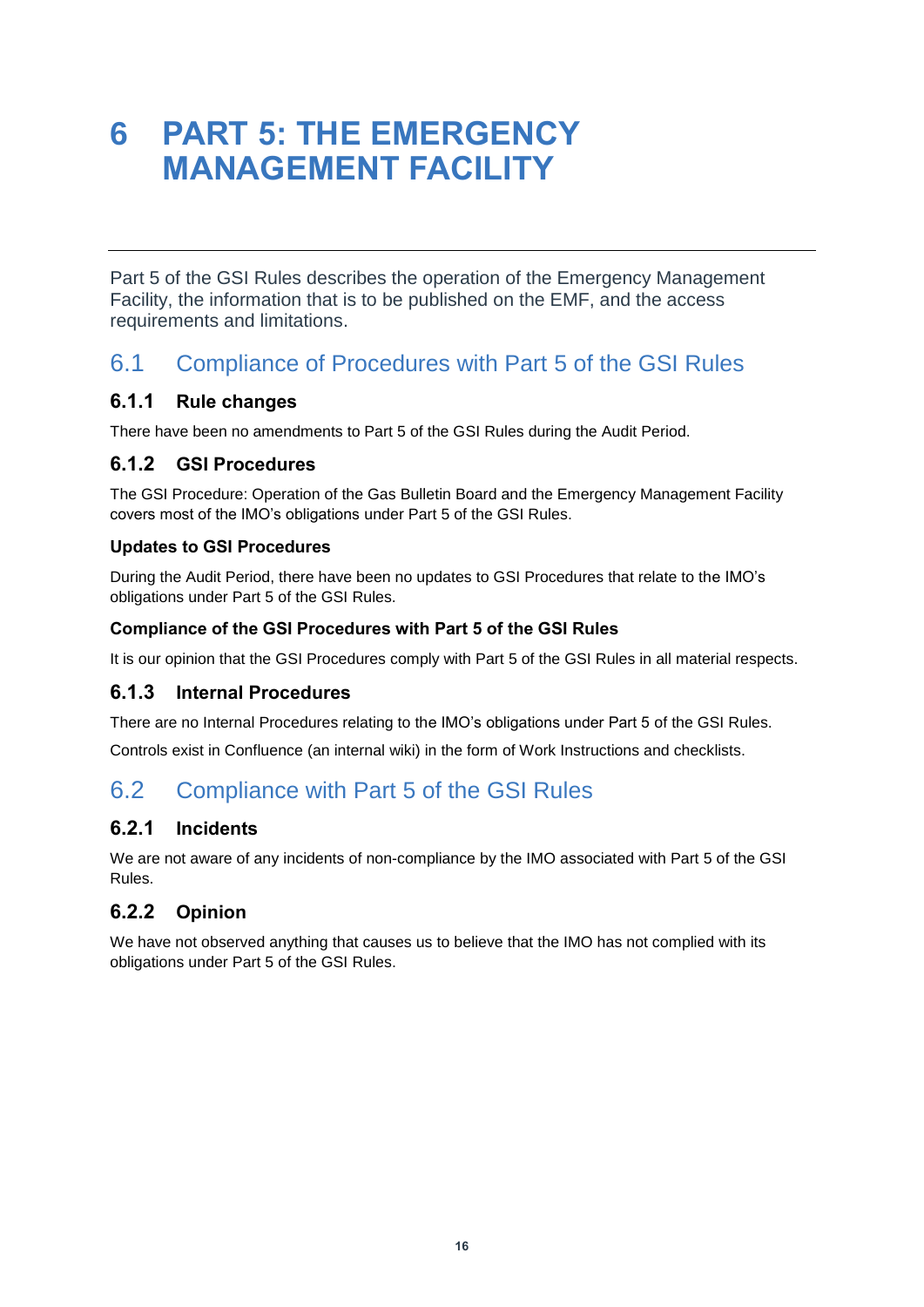# <span id="page-18-0"></span>**7 PART 6: THE GAS STATEMEMT OF OPPORTUNITIES**

Part 6 of the GSI Rules describes the high-level requirements for the publication and content of the Gas Statement of Opportunities (GSOO).

# <span id="page-18-1"></span>7.1 Compliance of Procedures with Part 6 of the GSI Rules

### **7.1.1 Rule changes**

There have been no amendments to Part 6 of the GSI Rules during the Audit Period.

#### **7.1.2 GSI Procedures**

There are no GSI Procedures relating to the IMO's obligations under Part 6 of the GSI Rules.

### **7.1.3 Internal Procedures**

There are two Internal Procedures relating to the IMO's obligations under Part 6 of the GSI Rules:

| ID    | Title                                 | <b>GSI Rules</b>            | <b>Topics</b>                                                       |
|-------|---------------------------------------|-----------------------------|---------------------------------------------------------------------|
| 3.7.1 | Gas Statement of Opportunities (GSOO) | $103, 104, 105(1)$ ,<br>106 | GSOO publication, content,<br>information requirements, and reviews |
| 4.1.5 | <b>Market Development Reviews</b>     | $105(2-3)$                  | GSOO reviews                                                        |

The GSOO Internal Procedure is a new document with version 1.0 approved on 31 July 2014.

#### **Updates to Internal Procedures**

Other than the new GSOO Internal Procedure, there have been no updates to Internal Procedures during the Audit Period that relate to the IMO's obligations under Part 6 of the GSI Rules.

#### **Compliance of the IMO's Internal Procedures with Part 6 of the GSI Rules**

It is our opinion that the IMO's Internal Procedures comply with Part 6 of the GSI Rules in all material respects.

# <span id="page-18-2"></span>7.2 Compliance with Part 6 of the GSI Rules

### **7.2.1 Incidents**

The IMO self-reported an incident of non-compliance with subrule 103(1) relating to the timing of the publication of the GSOO.

*103(1) The IMO must publish on the GSI Website a GSOO for each year and must do so by 31 December of the previous year.*

The GSOO was published one month after the deadline, in January 2014. The reason for the delay was information that the IMO became aware of on 24 December 2013 that impacted forecasts of available gas reserves. The decision to consciously breach subrule 103(1) and delay publication was taken at Board level. We note that if the IMO had decided not to breach subrule 103(1) by publishing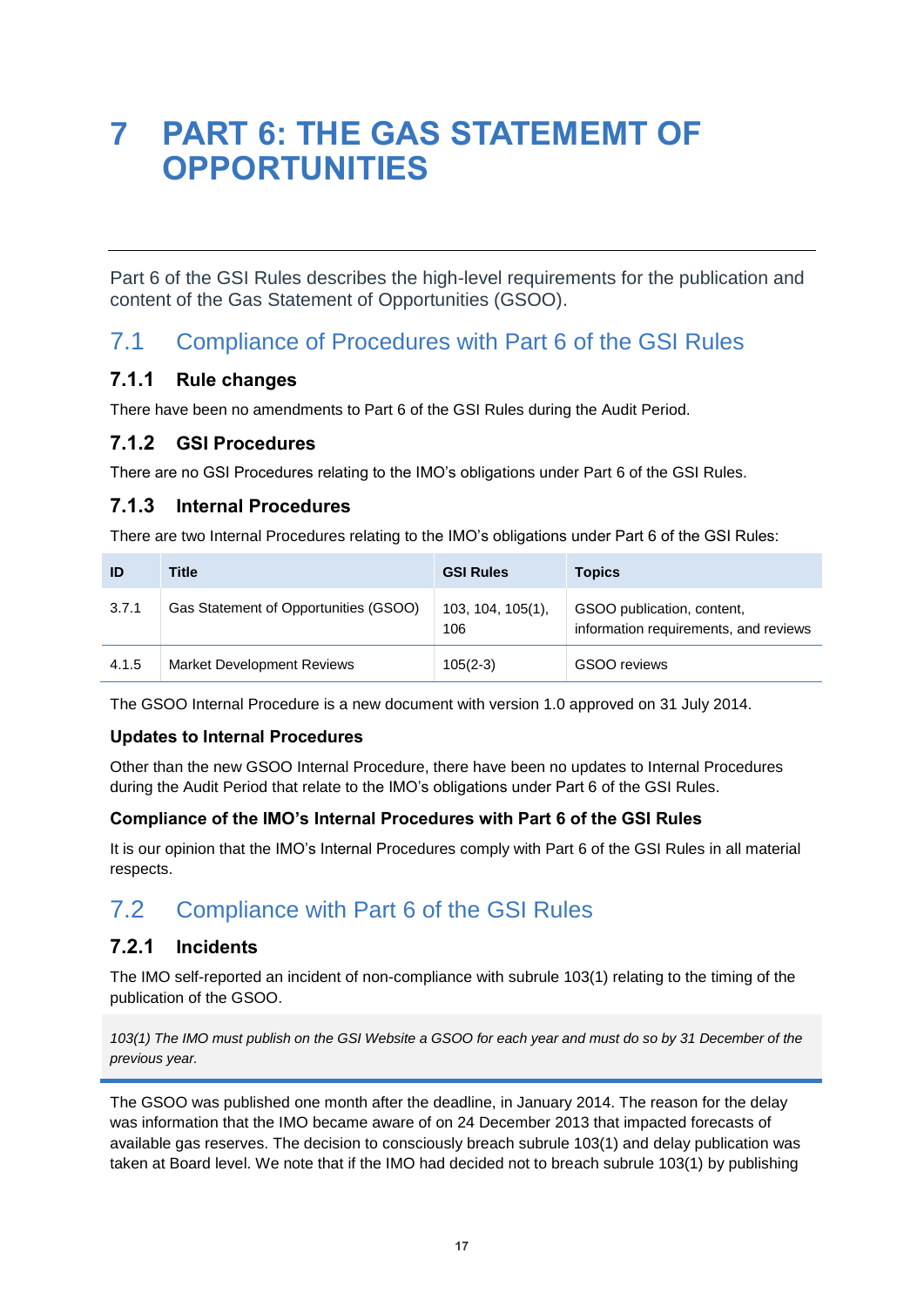the GSOO on time without incorporating the new information, then the resulting outcomes would have been inconsistent with the GSI objectives.

To reduce the risk of such an incident recurring, the IMO has included additional information sources and clarified steps in the process of developing the GSOO that provide participants with the opportunity to correct any data that pertains to them. The new GSOO Internal Procedure also documents timelines and controls for IMO staff to follow in order to ensure compliance in the future.

## **7.2.2 Opinion**

With the exception of the incident noted above, we have not observed anything that causes us to believe that the IMO has not complied with its obligations under Part 6 of the GSI Rules.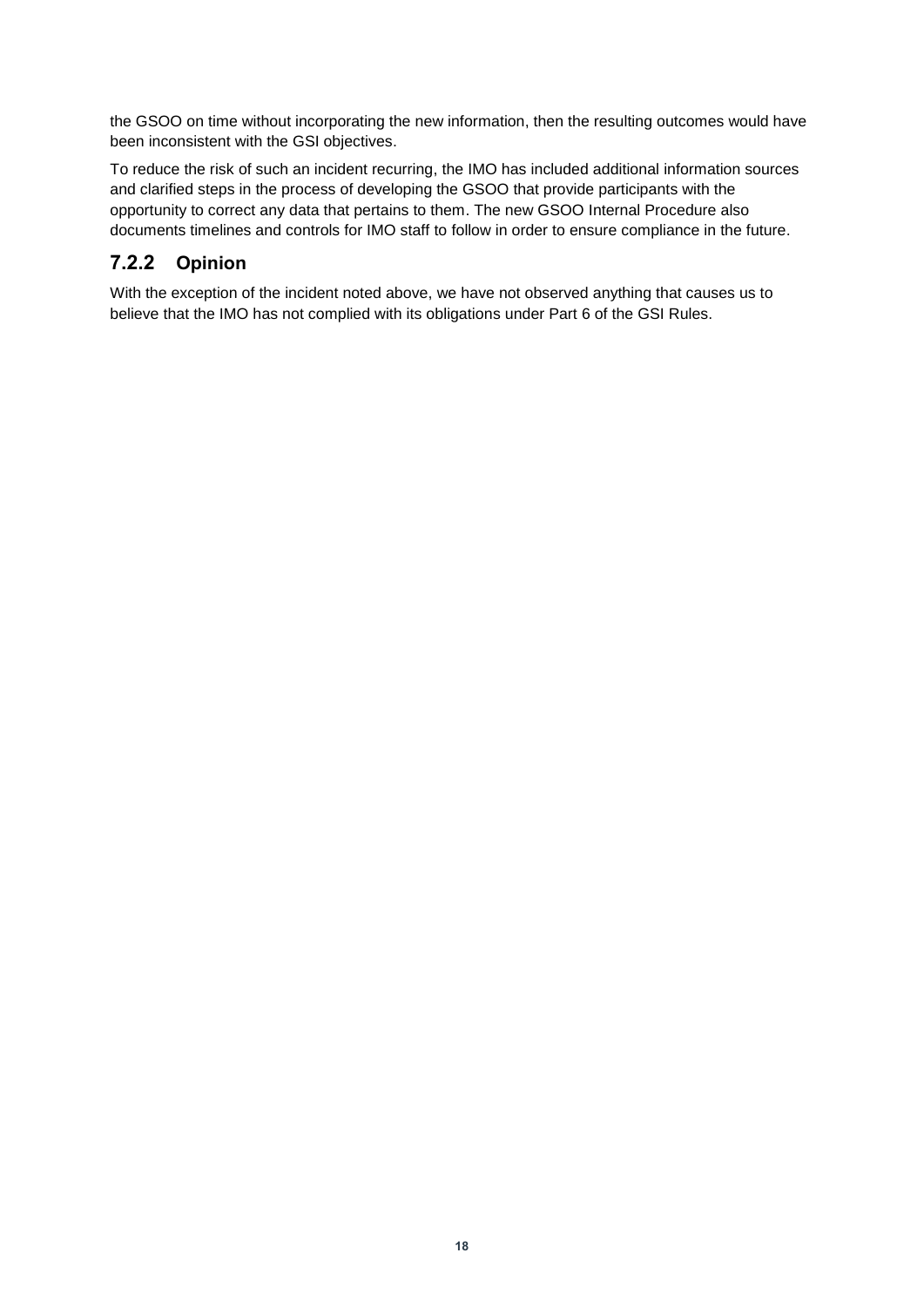# <span id="page-20-0"></span>**8 PART 7: BUDGET AND FEES**

Part 7 of the GSI Rules covers the IMO's allowable revenue, budget and fees.

## <span id="page-20-1"></span>8.1 Compliance of Procedures with Part 7 of the GSI Rules

### **8.1.1 Rule changes**

There have been no amendments to Part 7 of the GSI Rules during the Audit Period.

#### **8.1.2 GSI Procedures**

There are no GSI Procedures relating to the IMO's obligations under Part 7 of the GSI Rules.

#### **8.1.3 Internal Procedures**

There are two Internal Procedures relating to the IMO's obligations under Part 67of the GSI Rules:

| ID  | <b>Title</b>                | <b>GSI Rules</b>         | <b>Topics</b>                                           |
|-----|-----------------------------|--------------------------|---------------------------------------------------------|
| 5.2 | Determination of IMO Budget | 108(2), 111-113          | Allowable Revenue, GSI Budget,<br>submission to the ERA |
| 5.3 | Fees                        | 113(3), 114, 118,<br>119 | <b>GSI Fees</b>                                         |

Both of these Internal Procedures are existing WEM Internal Procedures that have been expanded during the Audit Period to include GSI processes. The expanded IMO Budget Internal Procedure was approved on 20 May 2014, and the Fees Internal Procedure on 18 March 2014.

#### **Updates to Internal Procedures**

Other than the initial expansion to include GSI processes, there have been no updates to Internal Procedures that relate to the IMO's obligations under Part 7 of the GSI Rules.

#### **Compliance of the IMO's Internal Procedures with Part 7 of the GSI Rules**

It is our opinion that the IMO's Internal Procedures comply with Part 7 of the GSI Rules in all material respects.

# <span id="page-20-2"></span>8.2 Compliance with Part 7 of the GSI Rules

#### **8.2.1 Incidents**

We are not aware of any incidents of non-compliance by the IMO associated with Part 7 of the GSI Rules.

### **8.2.2 Opinion**

We have not observed anything that causes us to believe that the IMO has not complied with its obligations under Part 7 of the GSI Rules.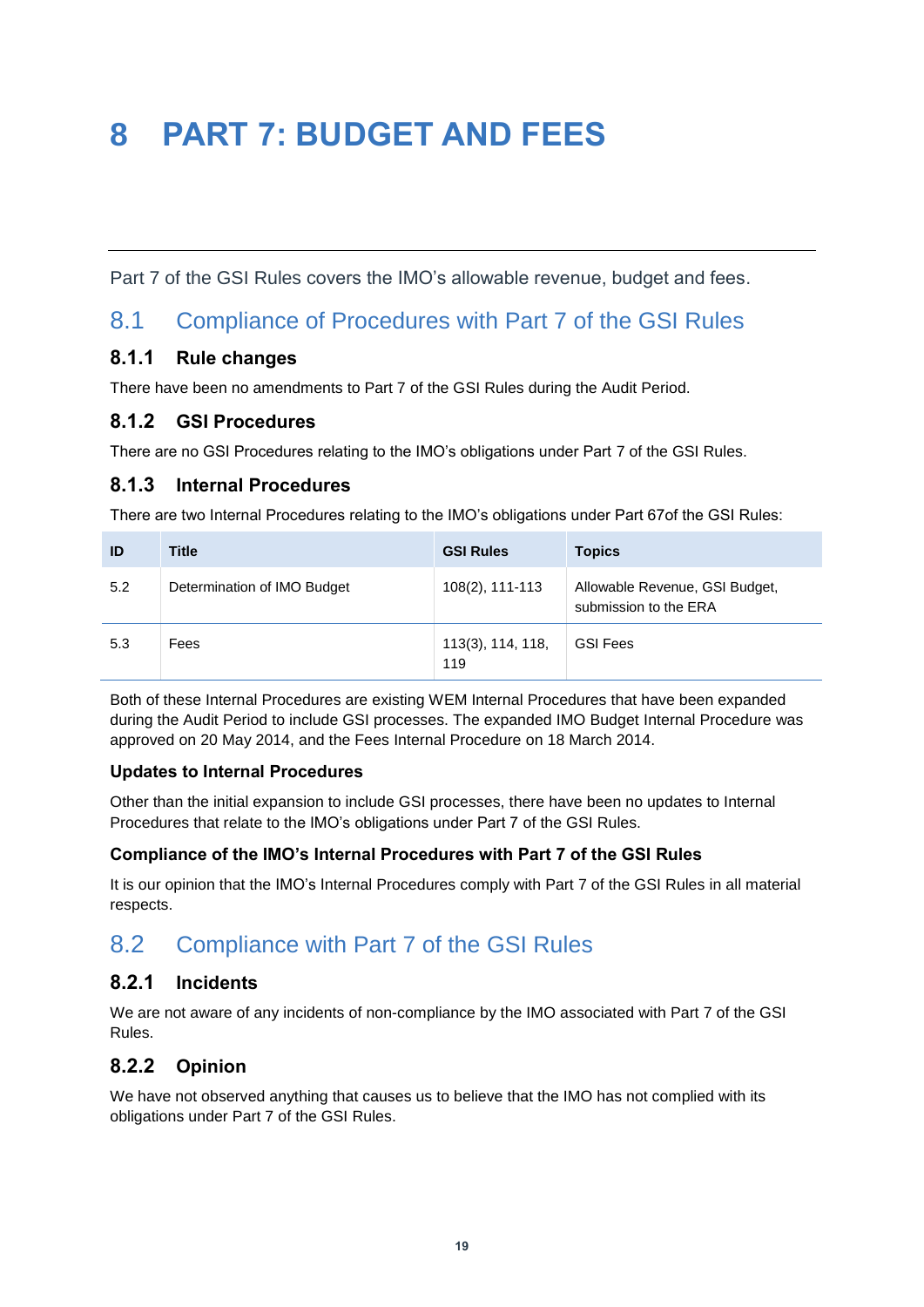# <span id="page-21-0"></span>**9 PART 8: RULE CHANGES**

Part 8 of the GSI Rules details the process for making changes to the GSI Rules, including rule change proposals, consultations, approvals and timelines.

# <span id="page-21-1"></span>9.1 Compliance of Procedures with Part 8 of the GSI Rules

#### **9.1.1 Rule changes**

GSI rule change GRC\_2014\_02 included, among other things, a correction to a typographical error in subclause 130(2); changing "…Rule changes…" to "…rule changes…".

### **9.1.2 GSI Procedures**

There are no GSI Procedures relating to the IMO's obligations under Part 8 of the GSI Rules.

#### **9.1.3 Internal Procedures**

There is one Internal Procedure that covers all of the IMO's obligations under Part 8 of the GSI Rules.

| ID    | Title                      | <b>GSI Rules</b>                             | <b>Topics</b>                                                                                                                                                                  |
|-------|----------------------------|----------------------------------------------|--------------------------------------------------------------------------------------------------------------------------------------------------------------------------------|
| 4.2.1 | <b>Rule Change Process</b> | 125-141, 143-145, 147,<br>148, 150, 151, 153 | rule changes, initiation, standard and fast-track<br>processing, consultations, timelines, protected<br>provisions, approvals, publication, commencement<br>and record keeping |

This Internal Procedure was expanded in August 2013 to cover the process of making amendments to the GSI Rules.

#### **Updates to Internal Procedures**

The Rule Change Process Internal Procedure was updated in July 2014. The changes included:

- Clarifications to process descriptions; and
- Improvements in accountabilities and controls, including use of JIRA (an issue tracking software system) to manage rule changes.

For this audit we reviewed the latest version of this Internal Procedure.

#### **Relationship between rule changes and updates to Internal Procedures**

The rule change described above did not require any changes to Internal Procedures in respect of the IMO's obligations under Part 8 of the GSI Rules.

#### **Compliance of the IMO's Internal Procedures with Part 8 of the GSI Rules**

It is our opinion that the IMO's Internal Procedures comply with Part 8 of the GSI Rules in all material respects.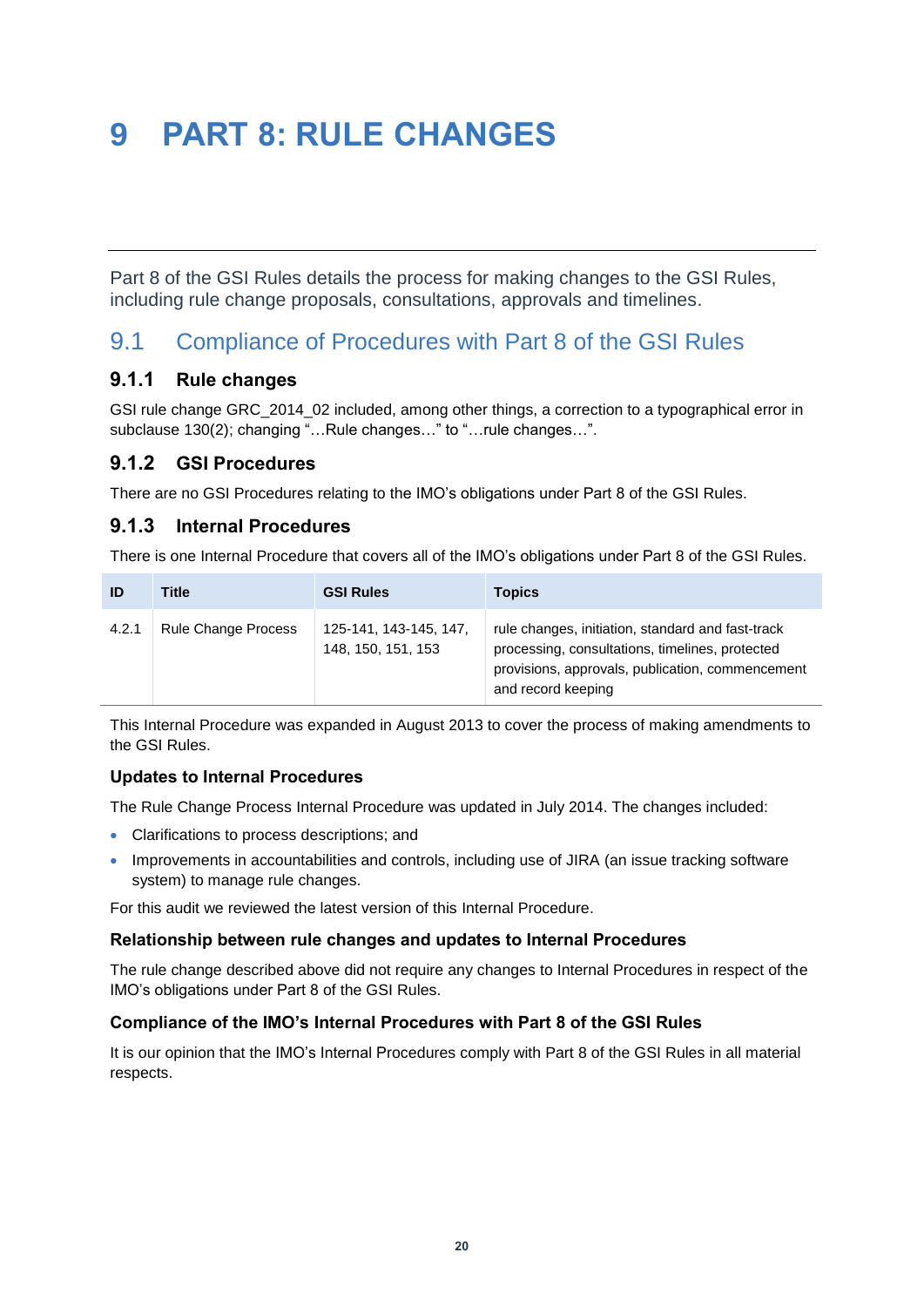# <span id="page-22-0"></span>9.2 Compliance with Part 8 of the GSI Rules

#### **9.2.1 Incidents**

We have noted one area of non-compliance with Part 8 of the GSI Rules. GSI rule 143 requires the IMO to notify the Minister of any Protected Provisions that are affected by a Rule Change Proposal, while subrule 142(2) specifies which rules are protected.

*143 Where the IMO decides to progress a Rule Change Proposal that relates to or affects a Protected Provision, the IMO must notify the Minister at the same time as it publishes the Rule Change Notice under rule 132.*

GSI rule change GRC 2014 02 involved changes to a number of Protected Provisions including a minor typographical change to subrule 130(2), which is a Protected Provision under subrule 142(2)(e). The Minister was notified of the proposed changes to Protected Provisions; however the notification to the Minister did not specifically note that subrule 130(2) is a Protected Provision.

Similarly, GSI Rule Change Proposal GRC\_2014\_01 (which is currently under consideration) includes changes to a number or Protected Provisions and the Minister was notified of the proposed changes. However, the notification to the Minister did not specifically note some of the Protected Provisions that were affected.

We have deemed these incidents to be non-material breaches, as in both cases a notification was sent to the Minister in a timely fashion and included the Rule Change Proposal detailing all of the proposed changes; the omission was only in not drawing attention to all of the affected Protected Provisions in the covering letter to the Minister.

#### **9.2.2 Opinion**

With the exception of the breaches of rule 143, we have not observed anything that causes us to believe that the IMO has not complied with its obligations under Part 8 of the GSI Rules.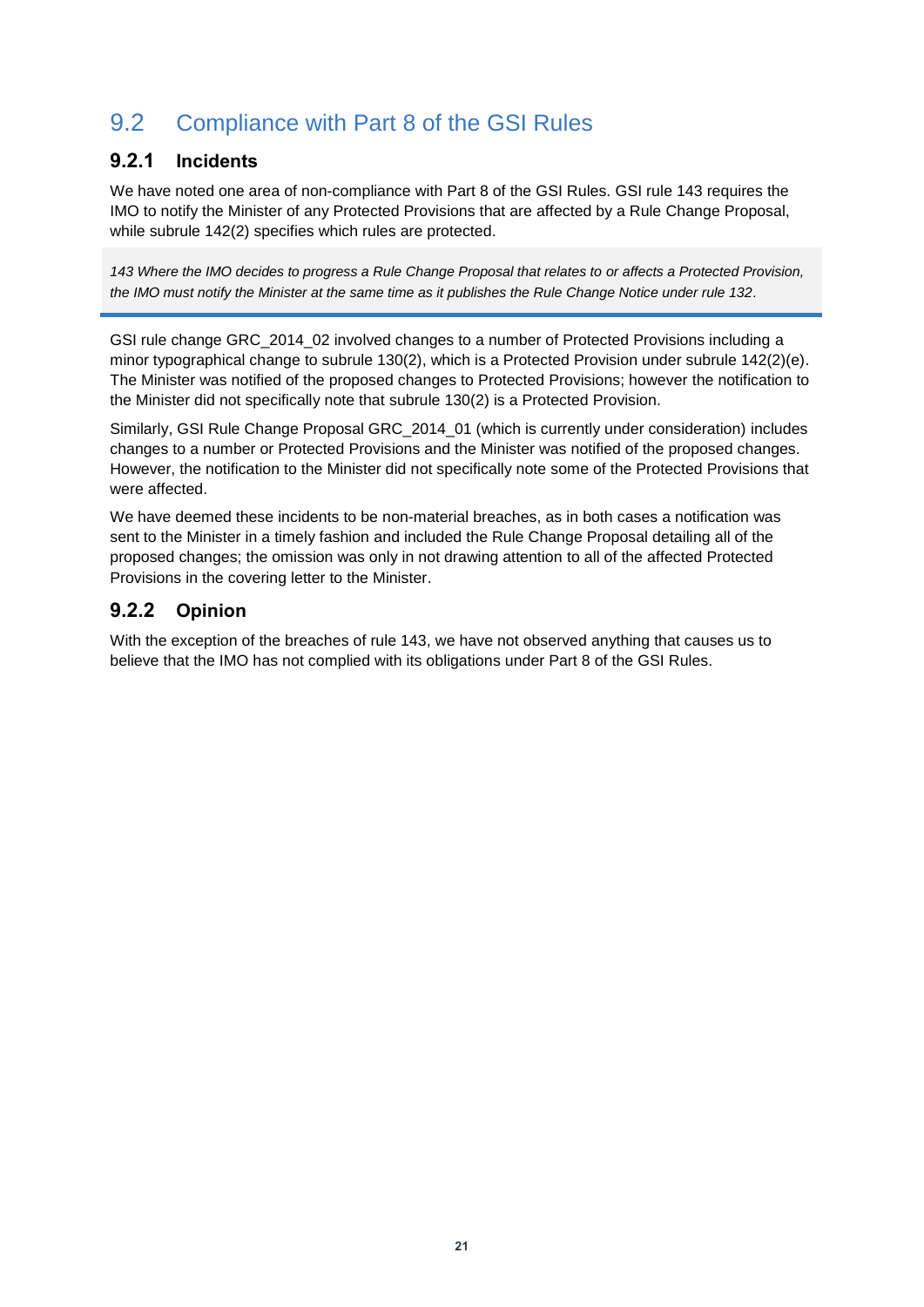# <span id="page-23-0"></span>**10 PART 9: GSI PROCEDURES**

Part 9 of the GSI Rules details the process for developing and changing GSI Procedures, including subject matter, procedure change proposals, consultations, approvals, publication, and timelines.

## <span id="page-23-1"></span>10.1 Compliance of Procedures with Part 9 of the GSI Rules

#### **10.1.1 Rule changes**

There have been no amendments to Part 9 of the GSI Rules during the Audit Period.

#### **10.1.2 GSI Procedures**

There are no GSI Procedures relating to the IMO's obligations under Part 9 of the GSI Rules.

### **10.1.3 Internal Procedures**

There is one Internal Procedure relating to the IMO's obligations under Part 9 of the GSI Rules.

| ID    | Title                              | <b>GSI Rules</b>                  | <b>Topics</b>                                                                                                                      |
|-------|------------------------------------|-----------------------------------|------------------------------------------------------------------------------------------------------------------------------------|
| 4.2.2 | Procedure Change<br><b>Process</b> | 154(1-2), 157, 158(2),<br>159-164 | Procedure changes, initiation, processing,<br>consultations, timelines, approvals, publication,<br>commencement and record keeping |

This Internal Procedure was expanded in August 2013 to cover the creation and amendment of GSI Procedures under the GSI Rules.

#### **Updates to Internal Procedures**

The Procedure Change Process Internal Procedure was updated in July 2014. The changes included:

- Clarifications to process descriptions; and
- Improvements in accountabilities and controls.

For this audit we reviewed the latest version of this Internal Procedure.

#### **Compliance of the IMO's Internal Procedures with Part 9 of the GSI Rules**

It is our opinion that the IMO's Internal Procedures comply with Part 9 of the GSI Rules in all material respects.

# <span id="page-23-2"></span>10.2 Compliance with Part 9 of the GSI Rules

#### <span id="page-23-3"></span>**10.2.1 Incidents**

We have noted one incident in relation to Part 9 of the GSI Rules. It involves non-compliance with subrule 154(3) as a consequence of the IMO failing to comply with its obligations in a GSI Procedure.

*154(3) The IMO and each person to whom the Procedures are applicable much comply with those Procedures.*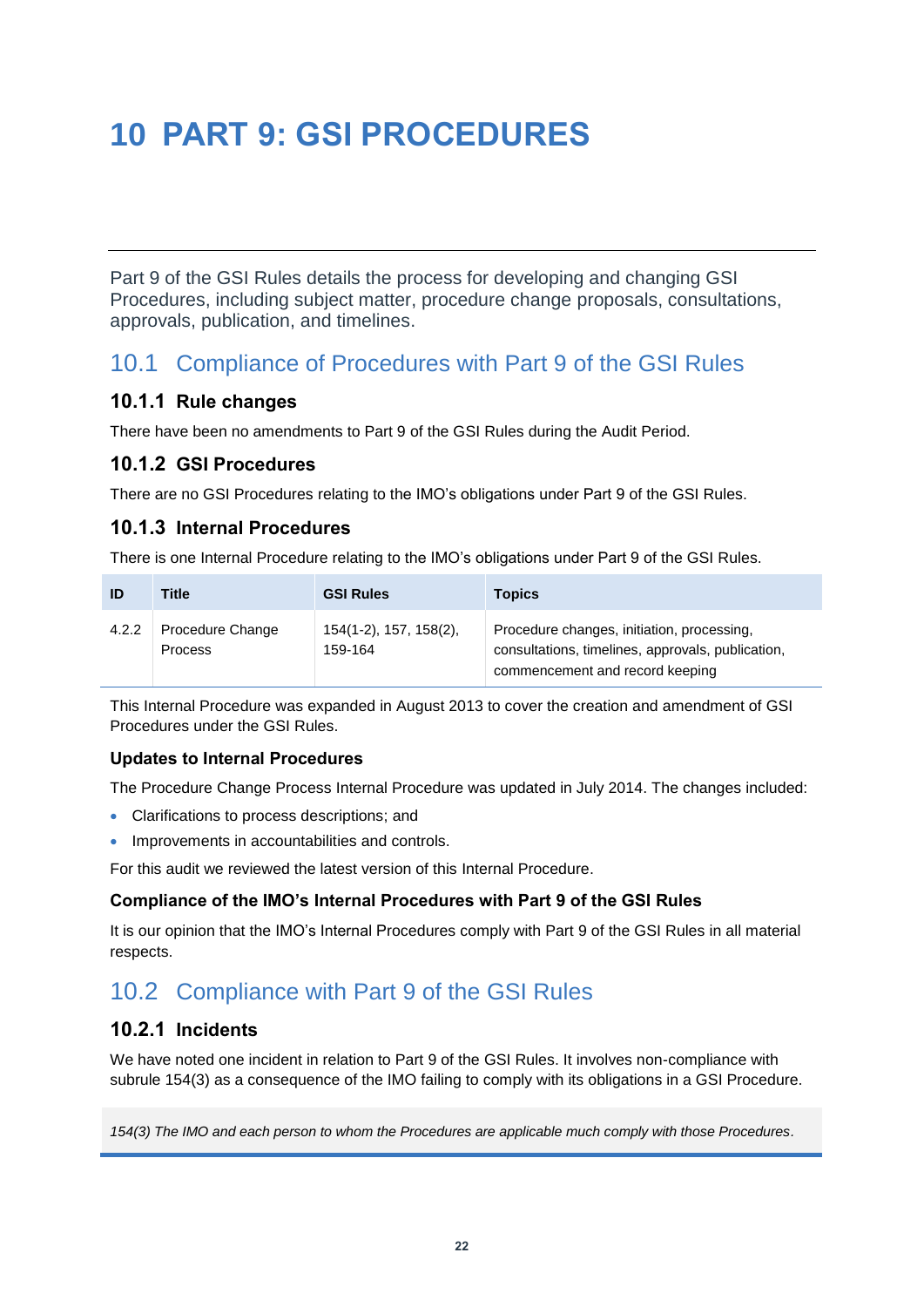The IMO self-reported an incident of non-compliance with clause 4.3.5 of the GSI Procedure: Operation of the Gas Bulletin Board and the Emergency Management Facility. This clause sets out the timing for publication of GBB reports; for some types of data the timing includes a delay which is for the purpose of preserving the confidentiality of real-time data.

On 20 December 2013, the IMO published corrected reports dating back to the start of the GBB. Reports that were still under the delay timeframes were accidentally included; these were noticed and removed the same day.

We have deemed this to be a non-material breach. The IMO's failure to comply with GSI Procedure timelines that are specified for reasons of data confidentiality is a serious issue with the potential to constitute a material breach, however in this case the IMO's swift actions to remove the data from the GBB mean that it is unlikely to have affected the decisions of any Gas Market Participant.

The IMO has since put controls in place to reduce the risk of a similar situation happening in the future.

### **10.2.2 Opinion**

With the exception of the consequential non-material breach of subrule 154(3) described above, we have not observed anything that causes us to believe that the IMO has not complied with its obligations under Part 9 of the GSI Rules.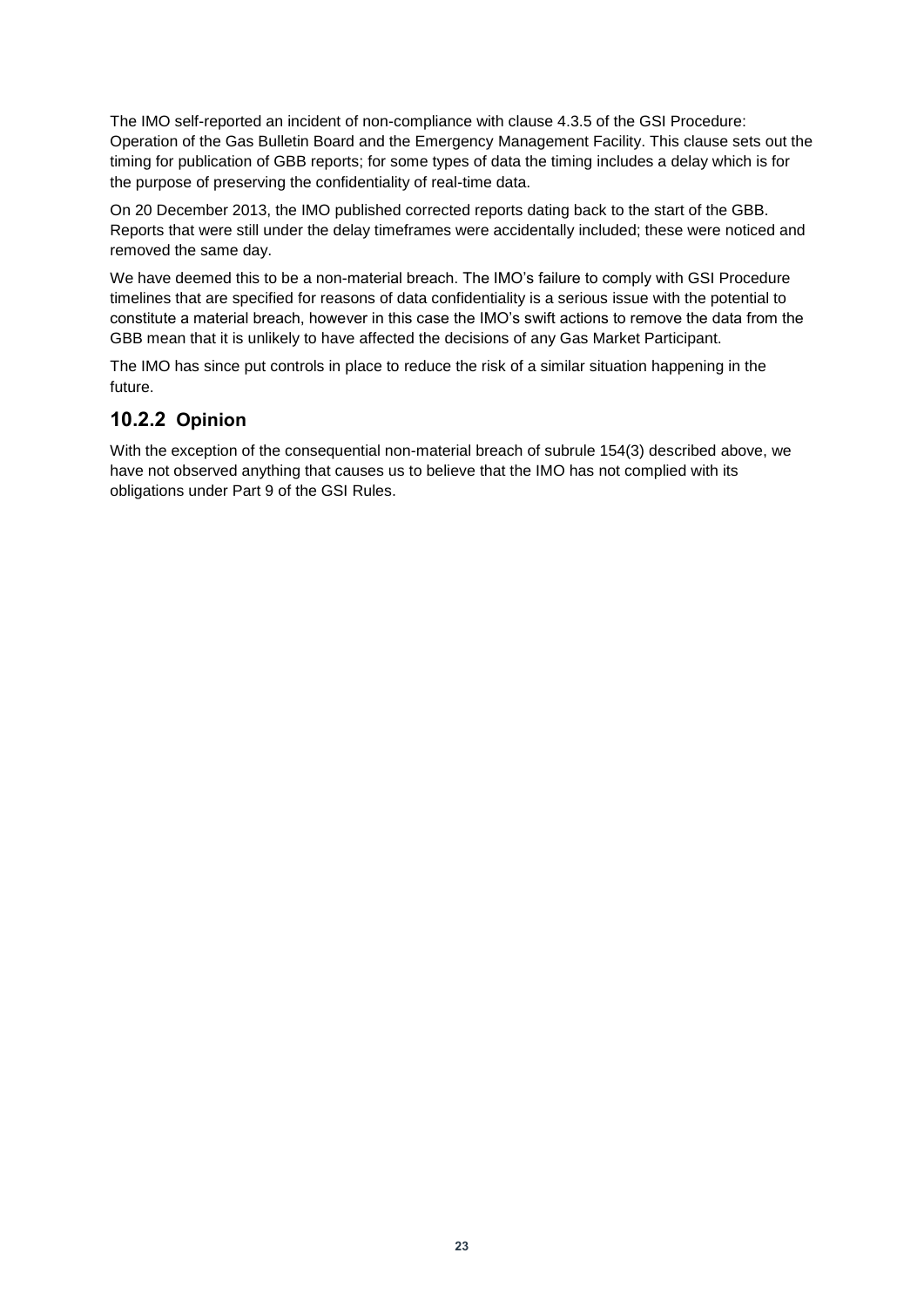# <span id="page-25-0"></span>**11 PART 10: COMPLIANCE AND ENFORCEMENT**

Part 10 of the GSI Rules describes the responsibilities of the IMO in regards to monitoring, investigating and enforcing the compliance of Gas Market Participants with the GSI Rules and GSI Procedures. It also covers auditing of the IMO's own compliance.

## <span id="page-25-1"></span>11.1 Compliance of Procedures with Part 10 of the GSI Rules

### **11.1.1 Rule changes**

There have been no amendments to Part 10 of the GSI Rules during the Audit Period.

#### **11.1.2 GSI Procedures**

There are no GSI Procedures relating to the IMO's obligations under Part 10 of the GSI Rules.

### **11.1.3 Internal Procedures**

There are two Internal Procedures relating to the IMO's obligations under Part 10 of the GSI Rules.

| ID  | Title                                    | <b>GSI Rules</b>             | <b>Topics</b>                                                       |
|-----|------------------------------------------|------------------------------|---------------------------------------------------------------------|
| 1.2 | Compliance Monitoring and<br>Enforcement | 165, 167, 168(2),<br>169-172 | Compliance monitoring, investigation, enforcement,<br>and reporting |
| 1.4 | <b>Market Audits</b>                     | 174                          | Annual independent compliance audit of the IMO                      |

Both of these Internal Procedures are existing WEM Internal Procedures that have been expanded during the Audit Period to include GSI processes. The expanded Compliance Monitoring and Enforcement Internal Procedure was approved on 30 July 2014, and the Market Audits Internal Procedure on 27 July 2014.

#### **Updates to Internal Procedures**

Other than the initial expansion to include GSI processes, there have been no updates to Internal Procedures that relate to the IMO's obligations under Part 10 of the GSI Rules.

#### **Compliance of the IMO's Internal Procedures with Part 10 of the GSI Rules**

It is our opinion that the IMO's Internal Procedures comply with Part 10 of the GSI Rules in all material respects.

# <span id="page-25-2"></span>11.2 Compliance with Part 10 of the GSI Rules

### **11.2.1 Incidents**

We are not aware of any incidents of non-compliance by the IMO associated with Part 10 of the GSI Rules.

## **11.2.2 Opinion**

We have not observed anything that causes us to believe that the IMO has not complied with its obligations under Part 10 of the GSI Rules.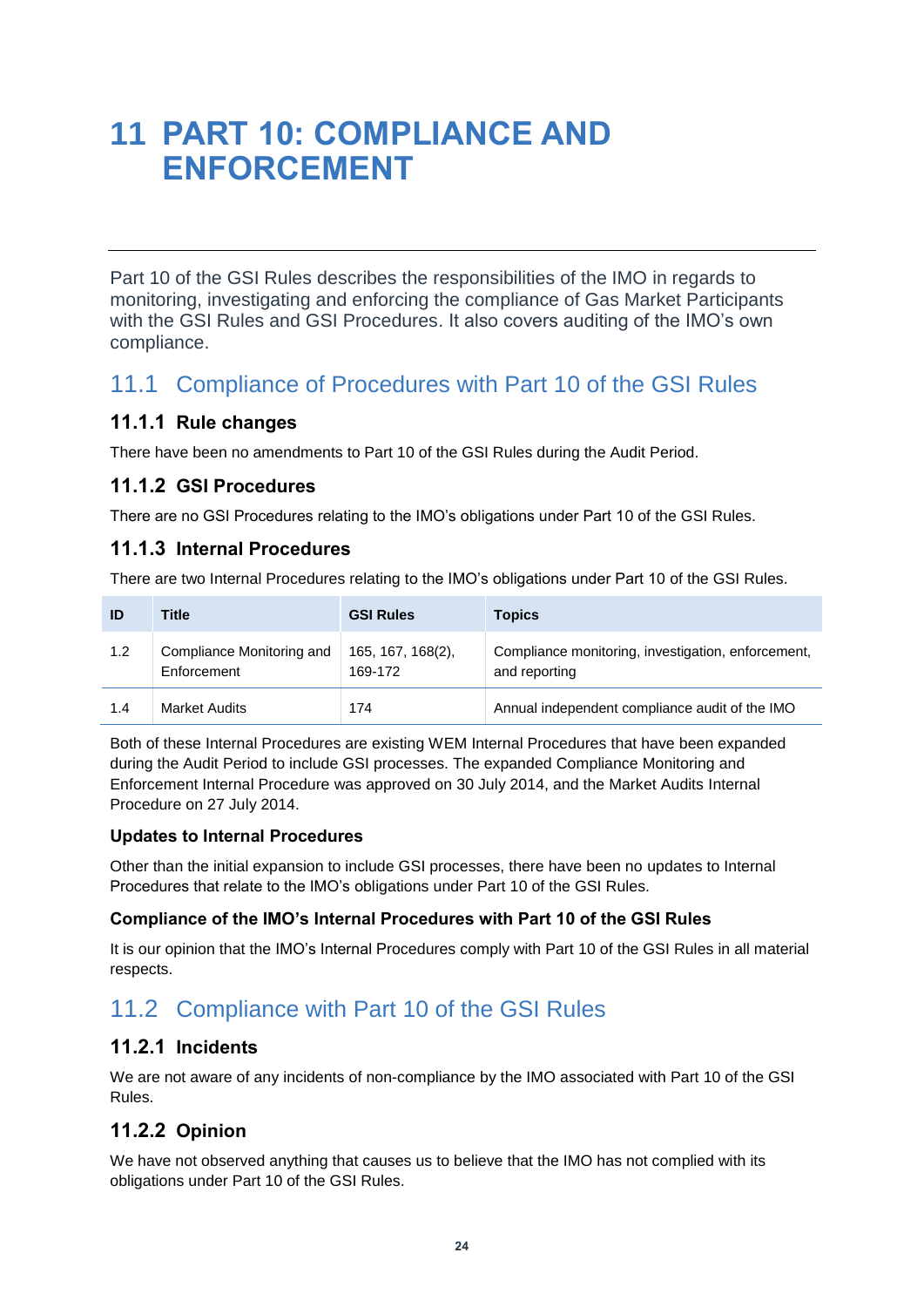# <span id="page-26-0"></span>**12 SCHEDULE 3: TRANSITIONAL RULES**

Schedule 3 of the GSI Rules covers the transitional arrangements leading up to, and for a period after, the date when the GSI Rules took effect.

## <span id="page-26-1"></span>12.1 Compliance of Procedures with Schedule 3 of the GSI Rules

#### **12.1.1 Rule changes**

There have been no amendments to Schedule 3 of the GSI Rules during the Audit Period.

### **12.1.2 GSI Procedures**

The GSI Procedure: Operation of the Gas Bulletin Board and the Emergency Management Facility covers three instances that allow the IMO to publish reduced data on the GBB. Other obligations on the IMO in Schedule 3 do not require documentation in a GSI Procedure due to their transitional nature; most apply only to the period leading up to the operation of the GBB (and hence prior to the Audit Period).

#### **Updates to GSI Procedures**

During the Audit Period, there have been no updates to GSI Procedures that relate to the IMO's obligations under Schedule 3 of the GSI Rules.

#### **Compliance of the GSI Procedures with Schedule 3 of the GSI Rules**

It is our opinion that the GSI Procedures comply with Schedule 3 of the GSI Rules in all material respects.

### **12.1.3 Internal Procedures**

There are no Internal Procedures relating to the IMO's obligations under Schedule 3 of the GSI Rules.

# <span id="page-26-2"></span>12.2 Compliance with Schedule 3 of the GSI Rules

### **12.2.1 Incidents**

We are not aware of any incidents of non-compliance by the IMO associated with Schedule 3 of the GSI Rules.

### **12.2.2 Opinion**

We have not observed anything that causes us to believe that the IMO has not complied with its obligations under Schedule 3 of the GSI Rules.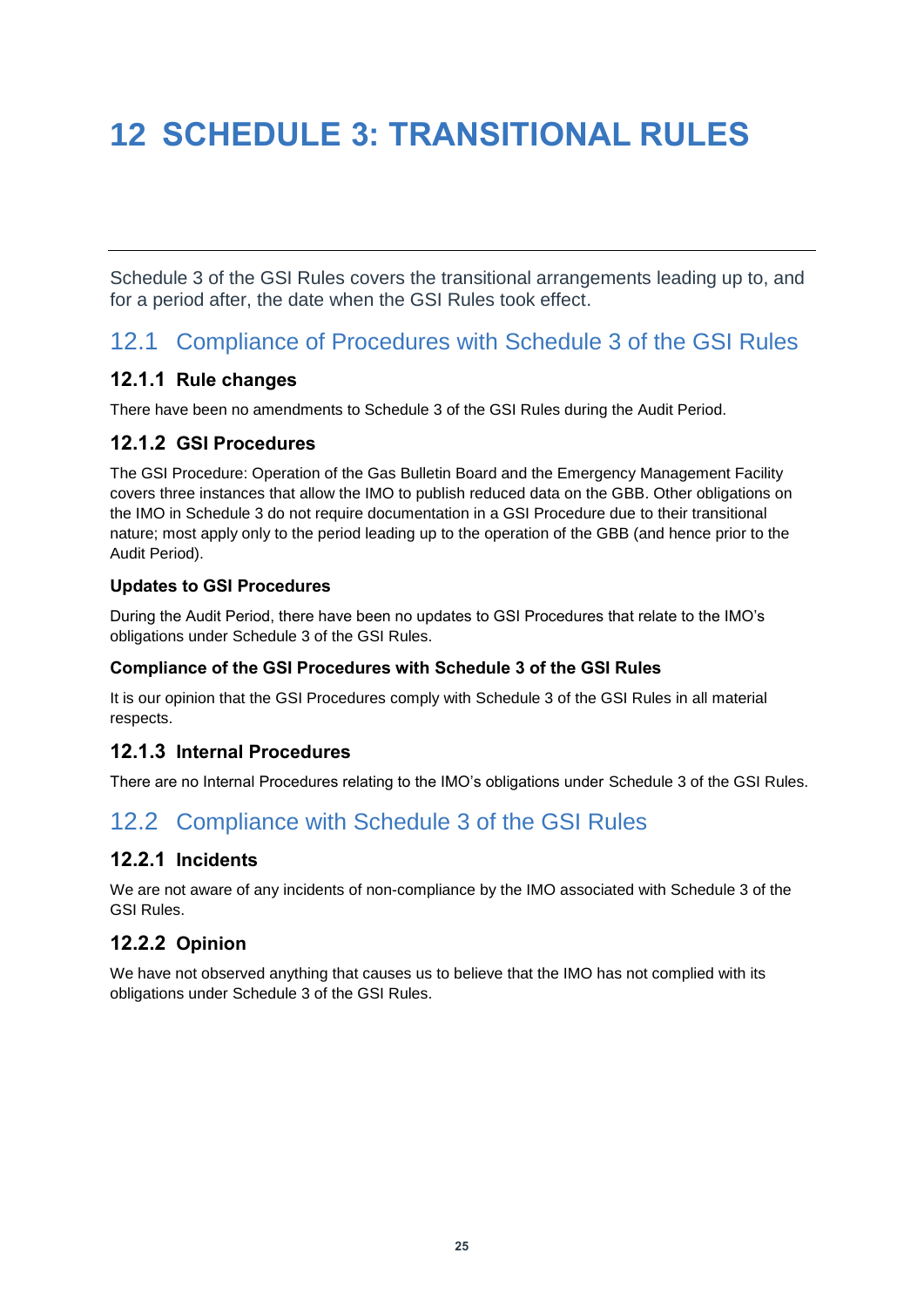# <span id="page-27-0"></span>**13 GSI SYSTEMS AND SOFTWARE**

This chapter covers the IMO's software systems for the GBB and the calculation of GSI Fees, and processes for software management, in accordance with subrule 174(2)(c) of the GSI Rules.

## <span id="page-27-1"></span>13.1 Introduction

We have approached the audit of systems and software in two components, respectively examining:

- 1. The IMO's software management processes and controls; and
- 2. The software itself, including certification status and changes made to the software.

With respect to the software management processes and controls we have:

- Examined the documented processes for software management;
- Compared them to actual operational practices; and
- Reviewed the compliance of operational practices with the GSI Rules.

With respect to the software changes, we have:

- Reviewed the certification status of each system;
- Reviewed all rule changes commencing since the last audit;
- Assessed whether a rule change requires a change to the systems;
- Reviewed all system changes implemented during the Audit Period;
- Assessed whether those changes have potential for material impact on the submission, calculation, or publication of information on the GBB; and
- Reviewed whether or not those changes have required certification under the GSI Rules;

As noted in Section [1.3.2,](#page-8-2) our process was designed to provide limited assurance as defined by International Standard on Assurance Engagements ISAE 3000 "Assurance engagements other than audits or reviews of historical financial information" issued by the International Auditing and Assurance Standards Board.

# <span id="page-27-2"></span>13.2 Software certification

The software testing and certification process assesses whether the mathematical formulations specified in the GSI Rules and GSI Procedures have been correctly implemented by the software.

The software systems covered by this section of the review are:

- The Gas Bulletin Board (GBB)
- The GSI Fee Calculation Tool

The GBB was previously certified by PA prior to it being used in production. The GSI Fee Calculation Tool has been subjected to certification testing for the first time as part of this audit.

#### **13.2.1 Certification of the GBB**

The initial version of the GBB was certified by PA on the 26th June 2013, prior to the official start of GBB operations on 1 August 2013. Since that time, a number of minor changes have been made to the GBB systems, none of which, in the IMO's opinion, required certifying under rule 19.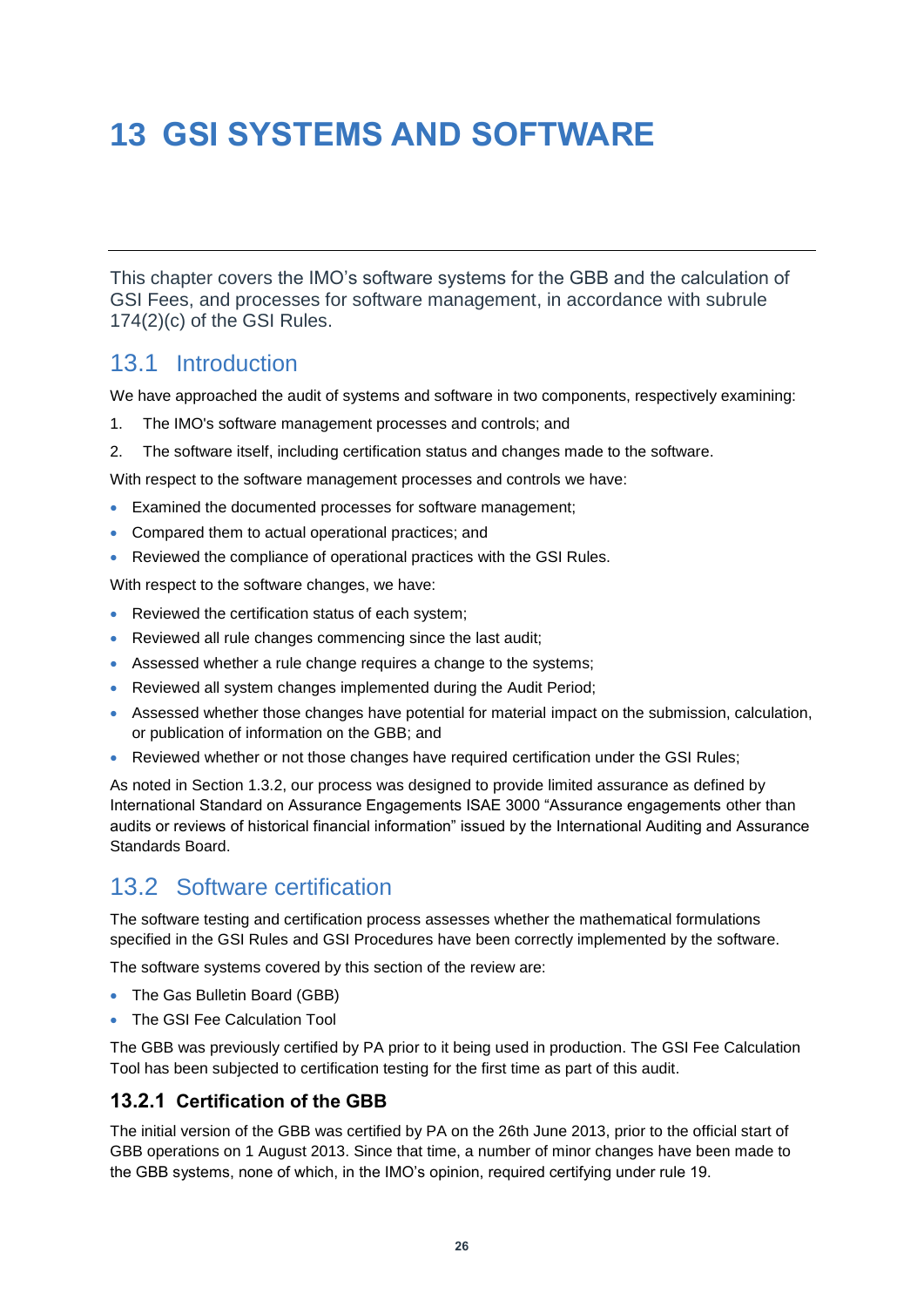*19 Certifying GBB software*

*(1) Subject to this rule, the IMO must ensure that any version of the GBB software used by the IMO has been certified as compliant with the Rules and Procedures by an independent auditor.*

*(2) The IMO may implement changes to the current version of the GBB software without obtaining certification*  under subrule (1) where the IMO considers that the change will not have a material impact on any one or more of *the following:*

*(a) the provision of information to the IMO by Gas Market Participants under the Rules;*

*(b) the processing and publication of information on the GBB or the EMF; or*

*(c) the calculation and processing of GSI Invoices.*

*(3) Where the IMO considers that changes to the current version of the GBB software are urgently required and essential for the efficient operation of the GBB, the IMO may implement the changes to the current version of the GBB software prior to certification under subrule (1), and must obtain that certification as soon as practicable.*

For this audit, we reviewed the release notes for all changes made to the GBB during the Audit Period and assessed the changes in relation to subrule 19(2). In each case, we agreed with the IMO that certification was not required.

| <b>System</b> | <b>Version</b><br>number | Release date | <b>Material</b><br>impact under<br>19(2)? | <b>Certification</b><br>status | <b>Comment</b>                                                                  |
|---------------|--------------------------|--------------|-------------------------------------------|--------------------------------|---------------------------------------------------------------------------------|
| <b>GBB</b>    | 1.0.9                    | 20/08/2013   | No.                                       | Not required                   | No release notes                                                                |
| <b>GBB</b>    | 1.1.3                    | 11/12/2013   | No                                        | Not required                   | Version number specified in<br>release notes only as "1.1"                      |
| <b>GBB</b>    | 1.1.4                    | 19/12/2013   | No.                                       | Not required                   | No release notes                                                                |
| <b>GBB</b>    | 1.2.0                    | 23/01/2014   | No.                                       | Not required                   |                                                                                 |
| <b>GBB</b>    | 1.2.38                   | 30/01/2014   | <b>No</b>                                 | Not required                   | Title unchanged from previous<br>release note                                   |
| <b>GBB</b>    | $1.2 - 57.7$             | 25/06/2014   | <b>No</b>                                 | Not required                   | Release notes say "1.2 build<br>57.7" while JIRA logs record<br>$1.2 - 57 - 16$ |

<span id="page-28-0"></span>**Table 4 Changes to GBB systems**

Therefore, we updated the certification to apply to version 1.2 build 57.7 of the GBB systems, which was in use at the end of the Audit Period.

#### **13.2.2 Certification of the GSI Fee Calculation Tool**

While the GSI Fee Calculation Tool is not specifically required to be certified under the GSI Rules, the calculation of GSI Fees is a part of this compliance audit.

The GSI Fee Calculation Tool is an Excel workbook that takes Shipper quantities as inputs and allocates the quarterly GSI Budget amount as GSI Fees according to those quantities. It includes capabilities for:

- Performing a recalculation of GSI Fees under rule 119; and
- Adjustments related to reallocation of unrecoverable invoices.

Neither of these functionalities was required during the Audit Period.

As an Excel workbook, the GSI Fee Calculation Tool is not subject to the same level of rigour in terms of version management and change control; it is more of a tool to aid the user than a self-contained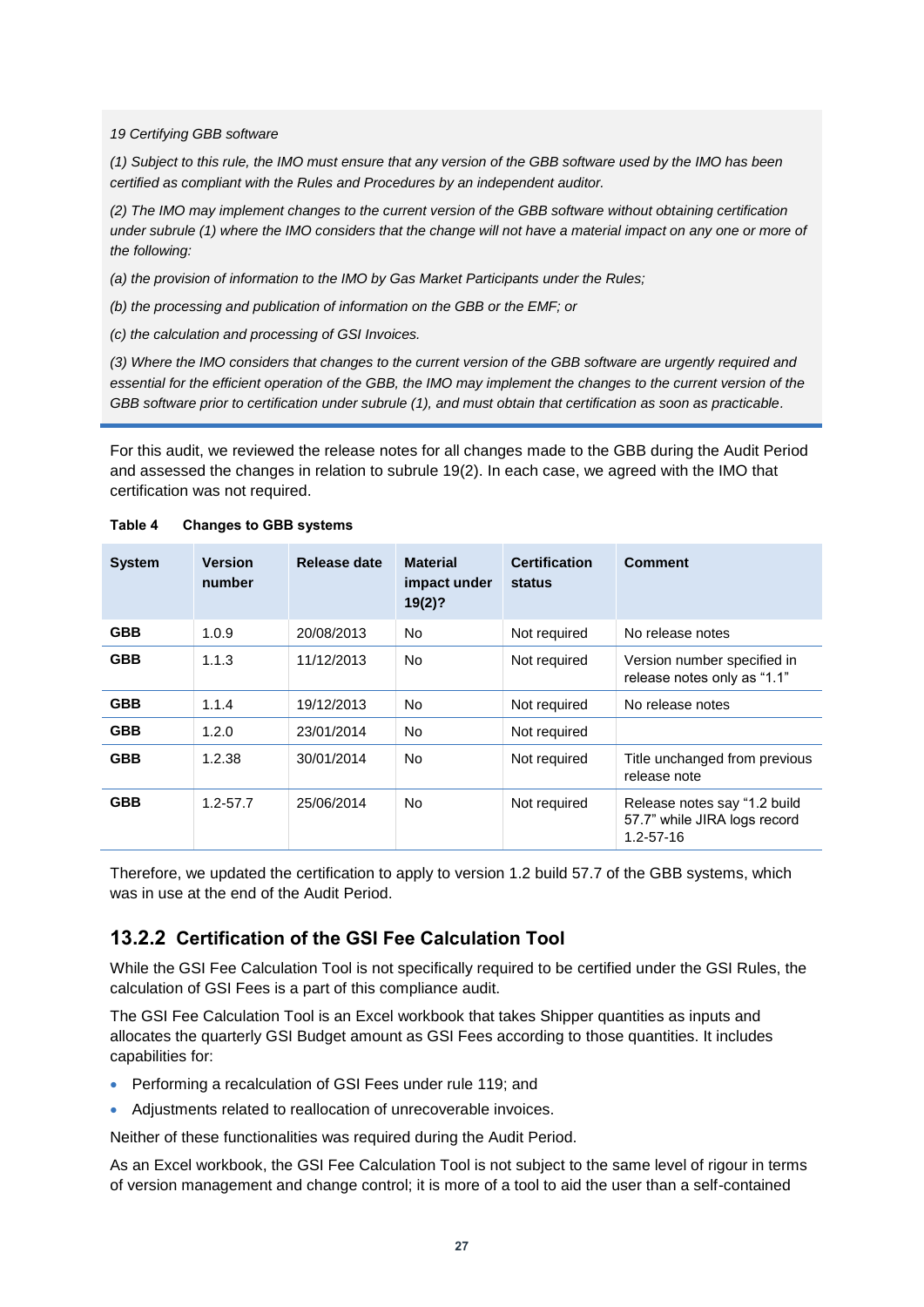item of software. Given the simple nature of the calculations being performed, we consider the use of Excel to be appropriate. We also note that the IMO conduct manual checks on the outputs, in addition to the checks contained within the Excel workbook.

We tested version 2.0 of the tool, as provided to us by the IMO. It was reviewed against the calculations specified in rule 116. Our testing found a small number of minor issues which were brought to the IMO's attention; none of these related to the core calculation of GSI Fees which was found to be correct.

Therefore, we have provided a certification for version 2.0 of the GSI Fee Calculation Tool which states that the tool is compliant with the GSI Rules.

### **13.2.3 Opinion**

We have not observed anything that causes us to believe that the software used by the IMO in the operation of the GBB, and in the calculation of GSI Fees, is not compliant with the GSI Rules, in all material respects.

## <span id="page-29-0"></span>13.3 Software management

The IMO's software management processes were reviewed in a separate audit conducted by PA concurrently with this audit. The results of this review can be viewed in Chapter 2 of the report entitled "Audit 2: Compliance of the IMO's market software systems and processes for software management". While the focus of that report is on the IMO's processes in regards to management of WEM software, the same processes are used in the management of software used in GSI systems.

#### **13.3.1 Management of the GBB software**

In addition to the Audit 2 report, here we comment specifically on the IMO's software change management performance in relation to the GBB systems. The IMO's obligations in this regard are specified in subrule 18(1) of the GSI Rules.

*18(1) Where the IMO uses software (GBB software) and IT systems (GBB systems) to receive, store, collate and publish information for the operation of the GBB, the IMO must:*

*(a) maintain a record of which version of GBB software was used at each point in time;*

*(b) where changes are made to GBB software, maintain records of the differences between each version and the reasons for the changes between versions;*

*(c) ensure that appropriate testing of new GBB software versions is conducted; and*

*(d) ensure that any version of the GBB software used by the IMO has been certified in accordance with rule 19.*

The changes made to the GBB during the Audit Period are listed in the [Table 4](#page-28-0) in the previous section. The comments in that table reveal minor issues around the production of release notes for the GBB, including failure to produce release notes on two occasions (for GBB versions 1.0.9 and 1.1.4).

Records of the changes made to the GBB exist in the IMO's internal records (such as JIRA) and so there is no breach of subrule 18(1)(a) or (b). However, it is good practice for the IMO to produce release notes for every change to the GBB software; therefore we recommend that the IMO seeks to apply the same rigour to the GBB as for core WEM systems. Specifically, we recommend that the IMO:

- Ensures that release notes are produced and published for all releases; and
- Improves and standardises documentation of version numbers and dates:
	- Release notes should clearly state the correct version number;
	- The full version number should be included in the title of the release note document; and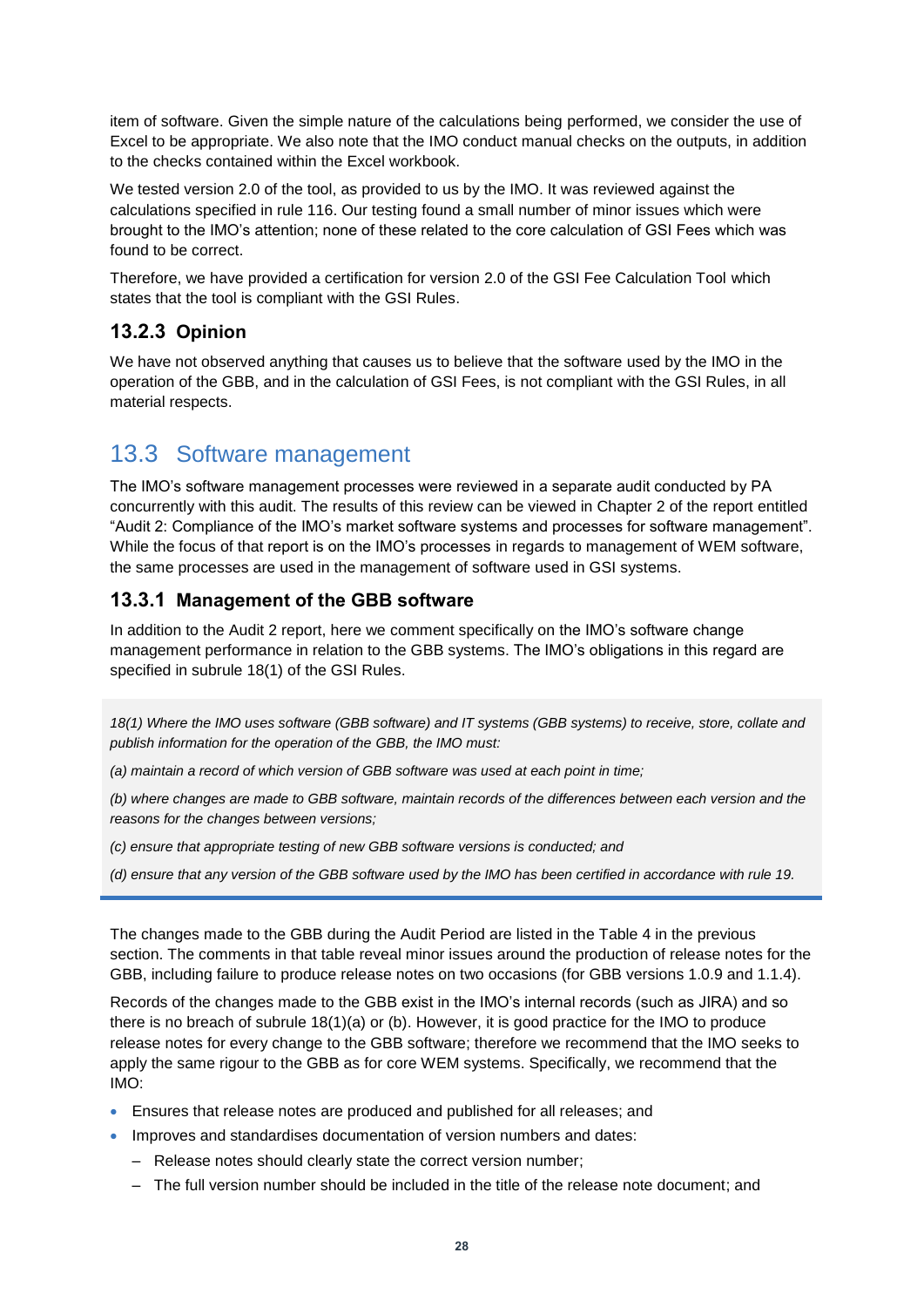– The release date should be clearly stated in section 1 of the release note (as distinguished from the document control dates under "Revision History".

## **13.3.2 Opinion**

We have not observed anything that causes us to believe that the IMO's processes for software management are not compliant with the GSI Rules, in all material respects.